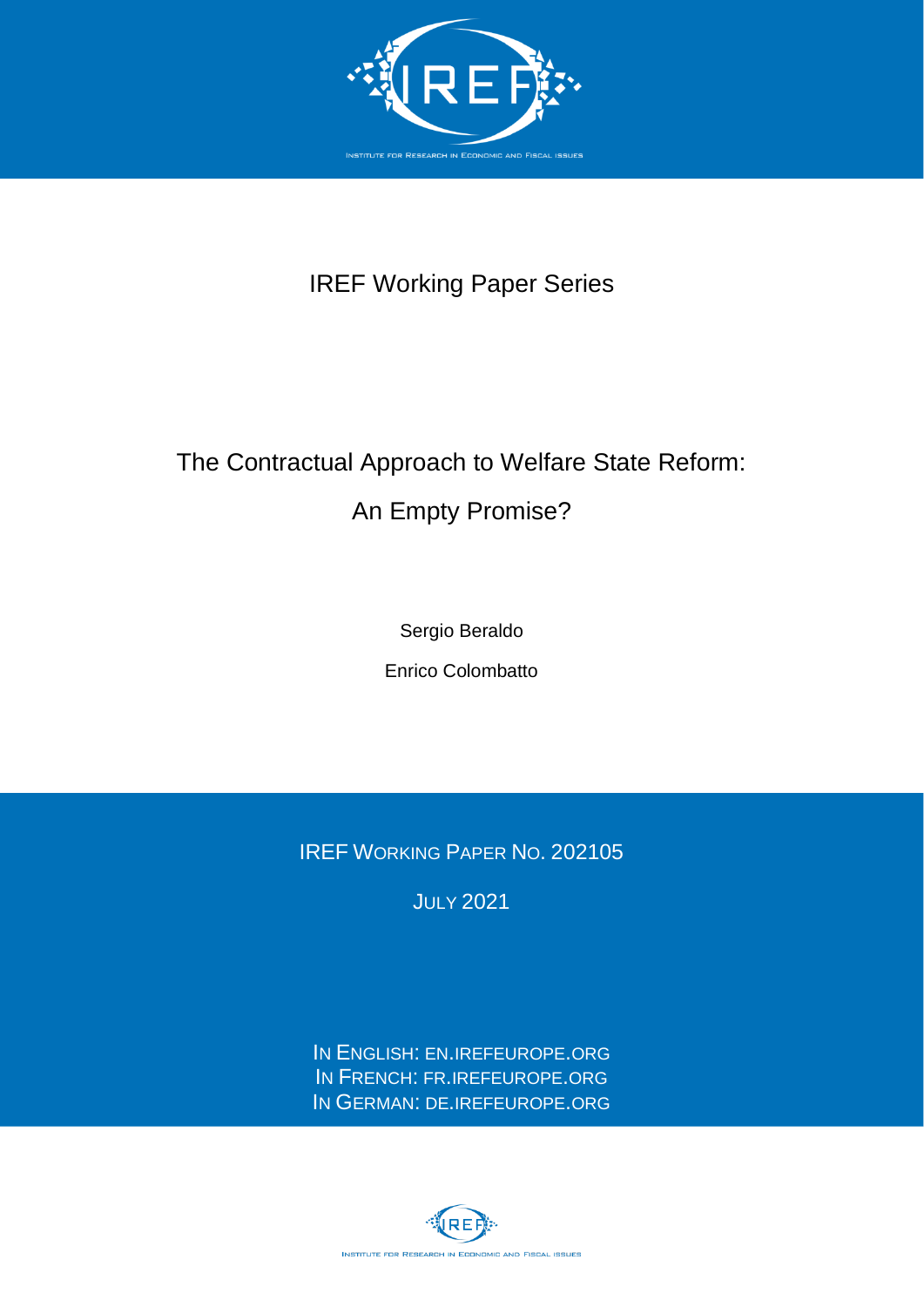# **THE CONTRACTUAL APPROACH TO WELFARE STATE REFORM: AN EMPTY PROMISE?**

*Sergio Beraldo<sup>1</sup> and Enrico Colombatto<sup>2</sup>*

#### **June 2021**

**Abstract.** In the last three decades, the mainstream perspective to welfare policy design has emphasised the role of personal responsibility, and justified obligations to stay active in the labour market. Benefit claimants are entitled to support only if they register for job action plans or provide evidence that they are actively looking for a job. Since publication of the OECD Jobs Study (1994), behavioural requirements and sanctions have become the standard tool to enforce claimants' responsibility. Within this context, this paper considers whether the mainstream perspective based on personal responsibility eliminated traditional differences in welfare regimes; and whether country specific elements played a role in shaping policies affecting unemployment protection and labour market performance. By resorting to regression and cluster analyses, we show that inertia has prevailed. The emphasis on personal responsibility followed public-finance and labour market conditions, rather than a deliberate attempt to design welfare policies in accord with a responsibility framework.

**Keywords:** Activation, Responsibility, Unemployment.

**JEL Classification**: J08, J65, J68.

<sup>&</sup>lt;sup>1</sup> IREF and University of Napoli "Federico II".

<sup>&</sup>lt;sup>2</sup> IREF and University of Torino.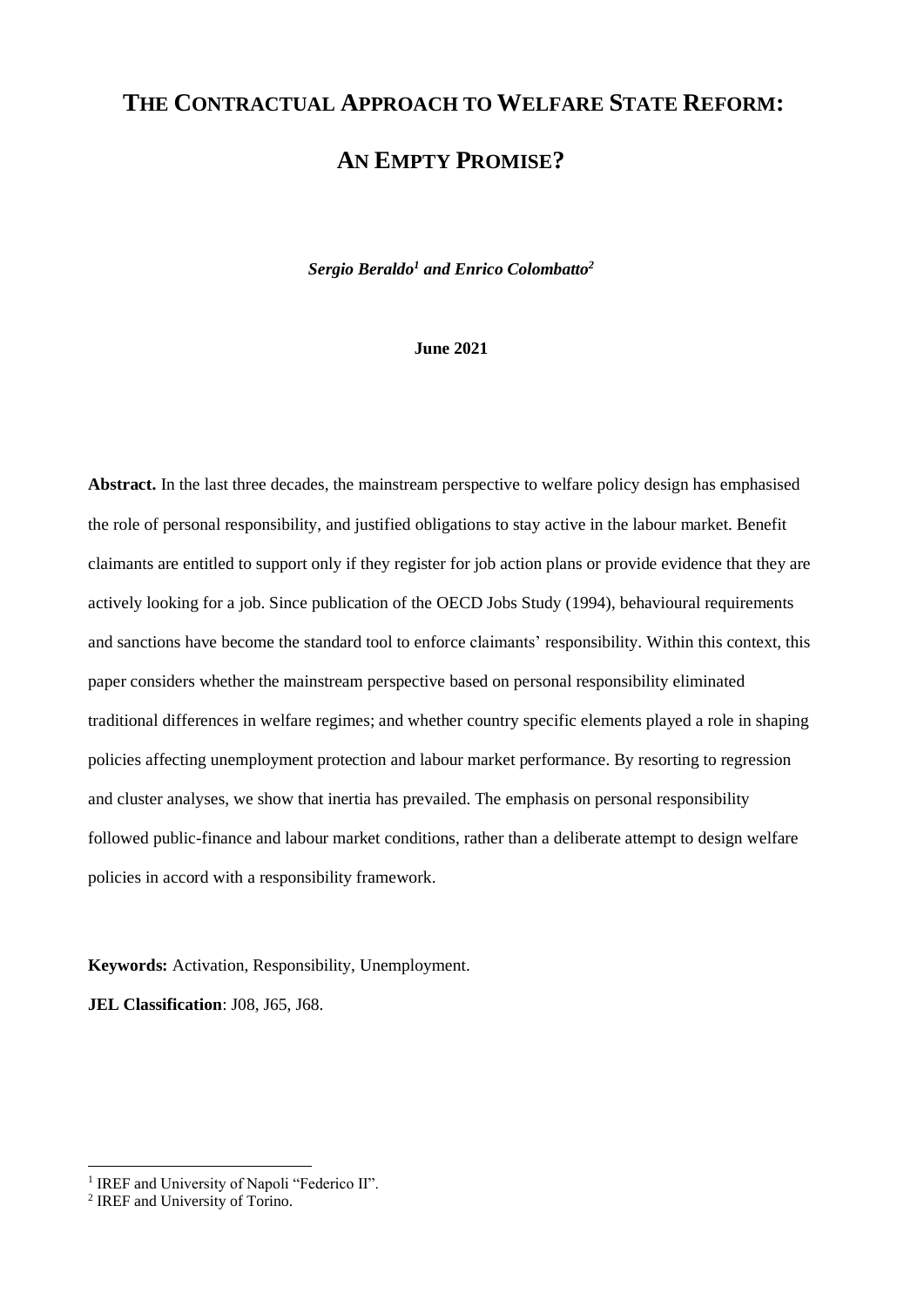# **THE CONTRACTUAL APPROACH TO WELFARE STATE REFORM: AN EMPTY PROMISE?**

#### **1. Introduction**

During the Nineties, policy-makers and international agencies started reconsidering some features of the prevailing welfare-state systems (OECD 1994; European Council 1997) with a view to discouraging opportunistic behaviour and avoiding that easy access to unemployment subsidies became an incentive to engage in voluntary, long-term unemployment. As a result, several OECD countries introduced new criteria to qualify for unemployment benefit programmes. The authorities made access to those programmes more difficult, reduced the size and duration of the benefits, and imposed stricter sanctions for non-compliance. The new approach – we call it the "contractual approach" -- included a mutual obligation: while claimants were expected to be active and responsible, the government provided what it takes to improve their chances of finding a job.

Some 25 years after its inception, we take stock by examining whether the new approach has really created a new welfare state model shared by a significant number of OECD economies. If the answer is in the negative, one must conclude that efforts in this direction have been ephemeral and inertia has prevailed. In order to answer this question, we use regression and cluster methods to analyse 36 OECD countries over the 1985-2018 period. The panel integrates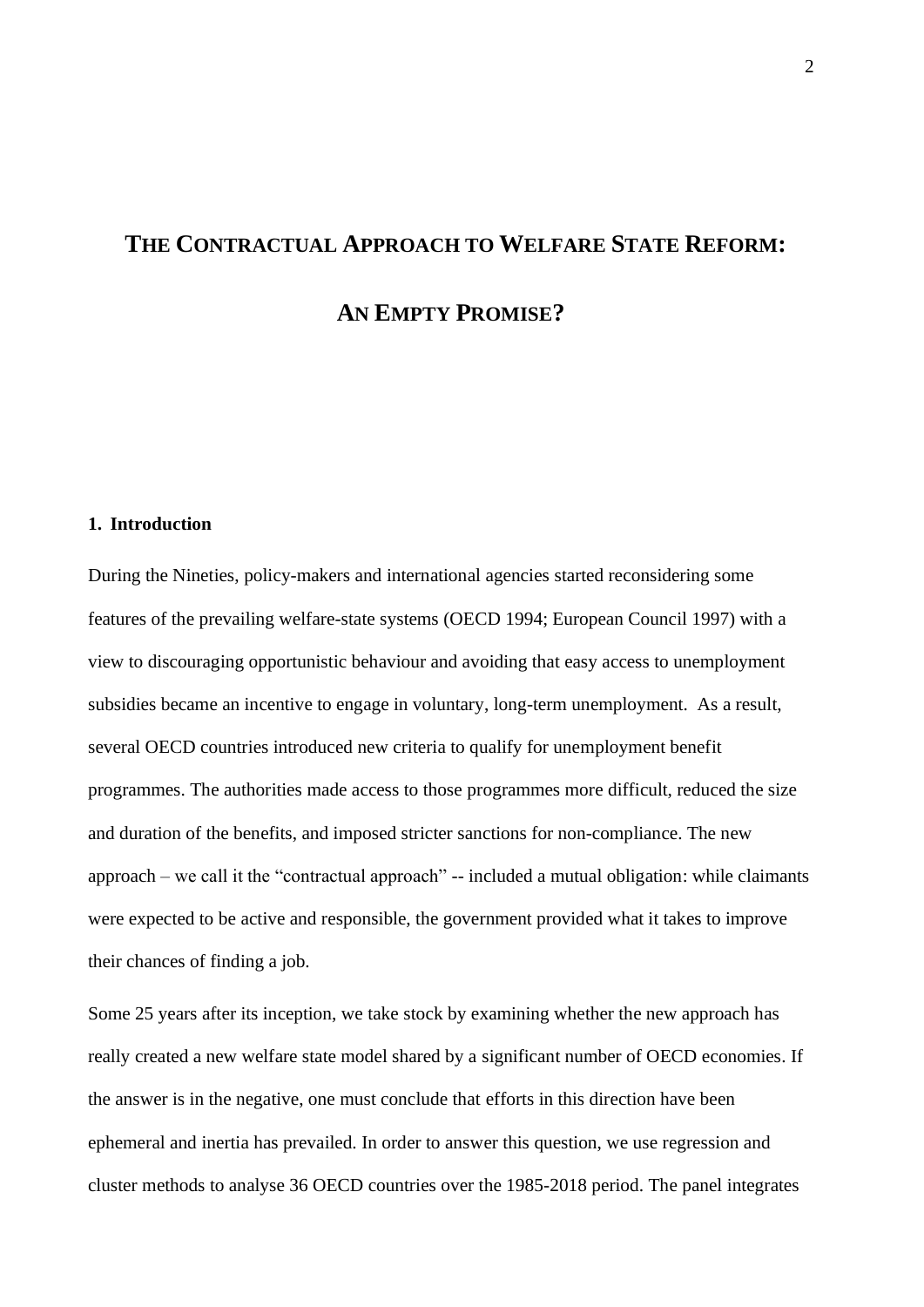data from different sources and allows us to test whether the contractual approach has been successful and whether it has led to normative convergence across countries.

The regression and cluster analyses presented in this article show that the traditional national welfare state models have hardly been affected, that inertia and expediency have prevailed, and that the contractual approach to welfare state reform has failed to produce much convergence among national welfare regimes. Put differently, and despite much drumbeating, the evidence suggests that governments have not followed the OECD and EU guidelines consistently, showing instead a tendency to adapt their welfare systems to local urges and short-run issues. The emphasis on personal responsibility was timid and all but forgotten when macroeconomic conditions took a bad turn and unemployment rose. For example, the data show that governments generally responded to an increase in long-run unemployment by softening sanctions against those who violated the contract. Rather surprisingly, weak enforcement prevailed also under easier public-finance conditions. Our regression analysis is close to the one by Knotz (2019), who uses the unemployment rate and the government's budget balance as main predictors for the strictness of sanction rules. Differently from his analysis, however, we do not control for the features of the political system, which are found to have no appreciable effect on the strictness of sanction rules. Rather we focus on other economic variables that can play a role in shaping the relevant features of the unemployment benefit system, in particular the long-term unemployment and the public debt.

The paper is organized as follows. Sections 2 to 4 describe the main features of the contractual approach to welfare policy design and the founding document (OECD 1994). Sections 5 and 6 illustrate the data. Section 7 and 8 are devoted to regression and cluster analyses, respectively. Section 9 examines the results and Section 10 concludes.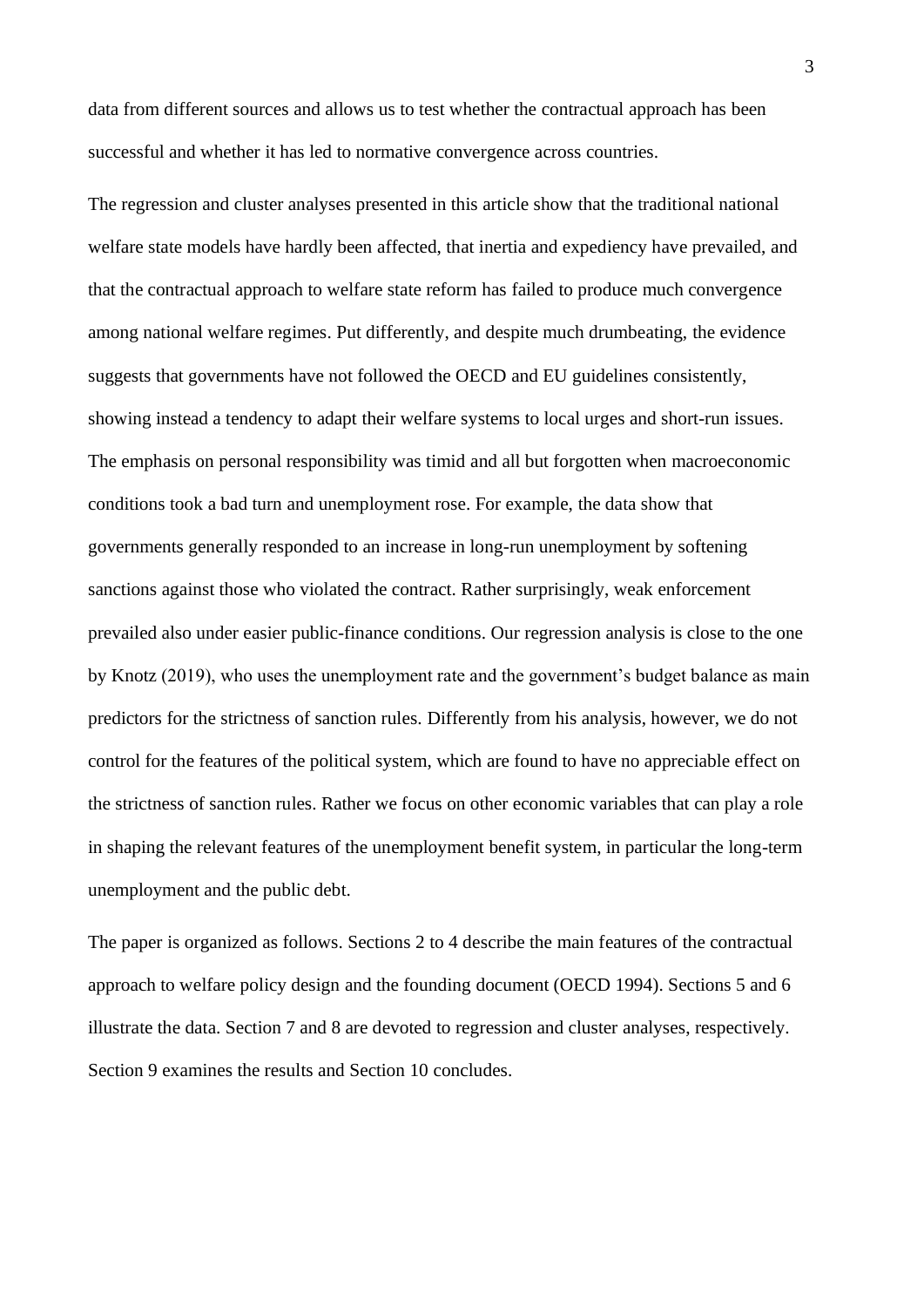#### **2. The Contractual Approach to Welfare Policy Design**

The contractual approach to welfare policy design is based on a set of assumptions and recommendations presented in OECD (1994) and echoed in the Presidency Conclusions of the Extraordinary European Council Meeting on Employment (European Council, 1997). Both documents claim that high unemployment originates from norms and benefits that discourage workers from keeping or seeking a job. Moreover, the longer they are unemployed, the more they lose -- or fail to update -- their skills, and the more their human capital deteriorates (Blanchard and Summers, 1986). Thus, the increase in the average time of unemployment diminishes the number of employable workers and encourages some of them to drop out of the labour force and become inactive. Finally, as the number of individuals on welfare increases, the social stigma weakens: staying inactive and being on the dole becomes less objectionable.

These phenomena have consequences. When the number of readily employable individuals drops, firms find it difficult to fill their vacancies when they have opportunities to expand, and wages do not fall to the extent one would observe in the absence of welfare programmes (e.g. Blanchard and Wolfers 2000). Bottlenecks and inflationary pressures may follow (e.g. Layard 1997; Boeri et al. 2000). Put differently, institutions that discourage workers from making significant efforts to keep their job or look for one produce a reduction of readily employable individuals (e.g. Nickell et al. 2005). When that happens, governmental efforts to sustain production and employment become useless, if not counterproductive. As Boeri et al. (2000, p.8) have emphasized: "Unemployment cannot be reduced indefinitely by expanding demand. For eventually the economy will run into bottlenecks and labour shortage. At that point employers will increasingly raise wages to attract labour, and there will also be increased union demands for higher wages. So demand will have to stop rising – either of its own or through policy action" (see also Layard 1997; Layard et al. 1991).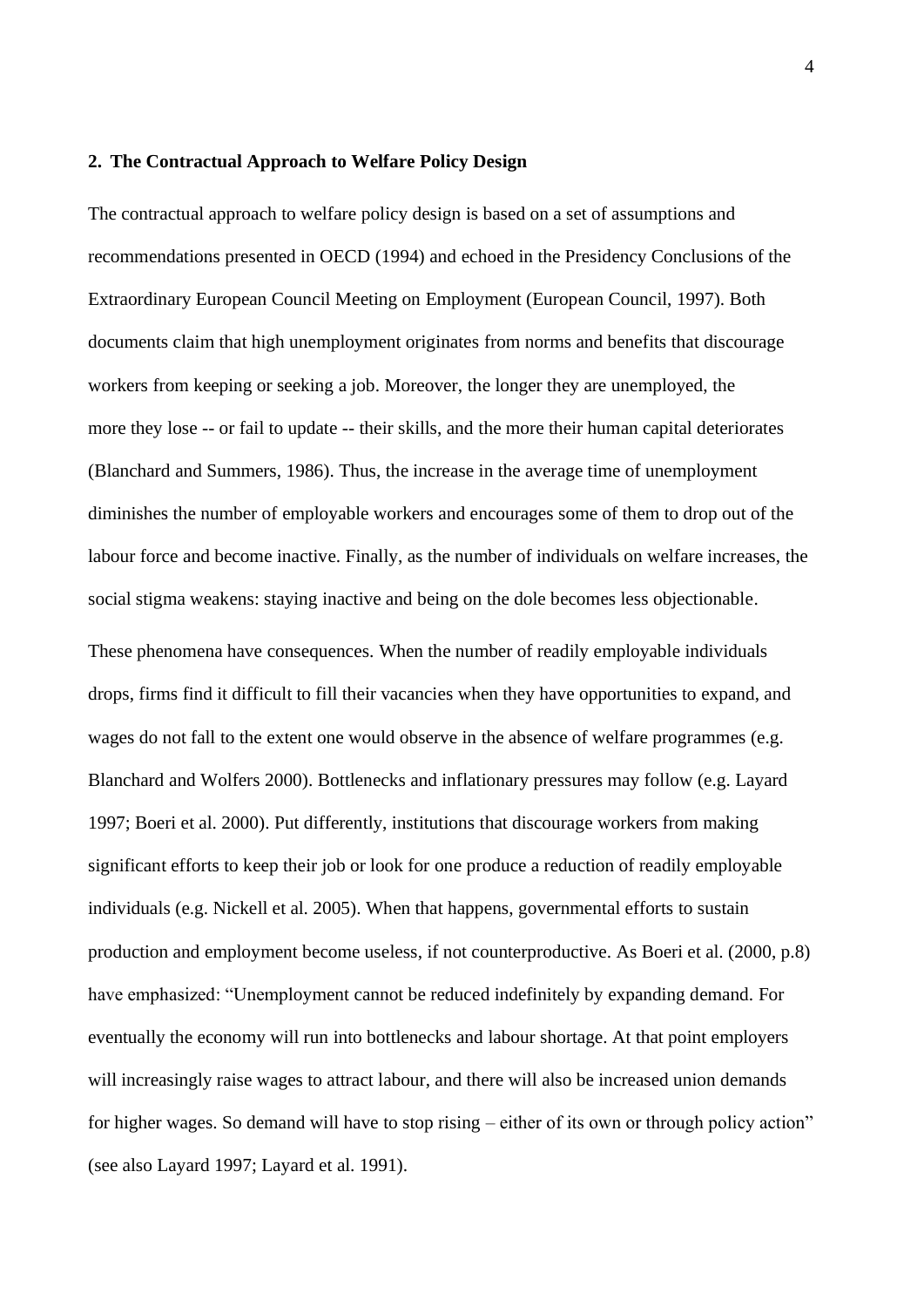Within this contest, a contractual approach to welfare policy design sounds attractive. By signing the contract, each individual commits himself to staying in the labour market, lest he loses access to welfare support. Moreover, by requiring that the unemployed take part in  $-$  say  $-$  training programmes, the contract ensures that the pool of readily employable workers increases. Third, complying with the prescribed duties makes being on welfare rolls less desirable, especially when participation in active programmes is particularly heavy. Finally, the contract establishes a link between welfare support and individual choices: denying the opportunity of a free lunch strengthens the belief that active behaviour is a duty, and that welfare support must go hand in hand with personal responsibility (Lindbeck 1997; Lindbeck et al. 1993, 1999).

#### **3. A matter of personal responsibility**

The notion of personal responsibility plays a key role in the contractual approach. Of course, it is not a new idea. Although it is seldom mentioned in traditional welfare economics (Fleurbaey 1995), this notion has been studied in depth by reputed scholars (e.g. Arneson 1990; Cohen 1990; Dworkin 1981; Roemer 1995; Sen 1990, 1999), and become popular in political circles since the '90 of the past century, also among leaders with left-wing views (e.g. the discussion in Sandel, 2020). Indeed, the emphasis on individual responsibility has been instrumental in promoting today's mainstream perspective on egalitarian matters, according to which justice requires levelling the playing field by making everyone's opportunities equal in an appropriate sense, where appropriateness is differently specified in different conceptions of equality of opportunity (e.g. Arneson 2015). Individuals would then make their own choices, and bear the consequences. In other words, modern egalitarianism suggests that individuals have a right to compensation when they fall victim to accidents. By contrast, hardship due to the lack of effort belongs to the realm of personal responsibility and entitles to no compensation.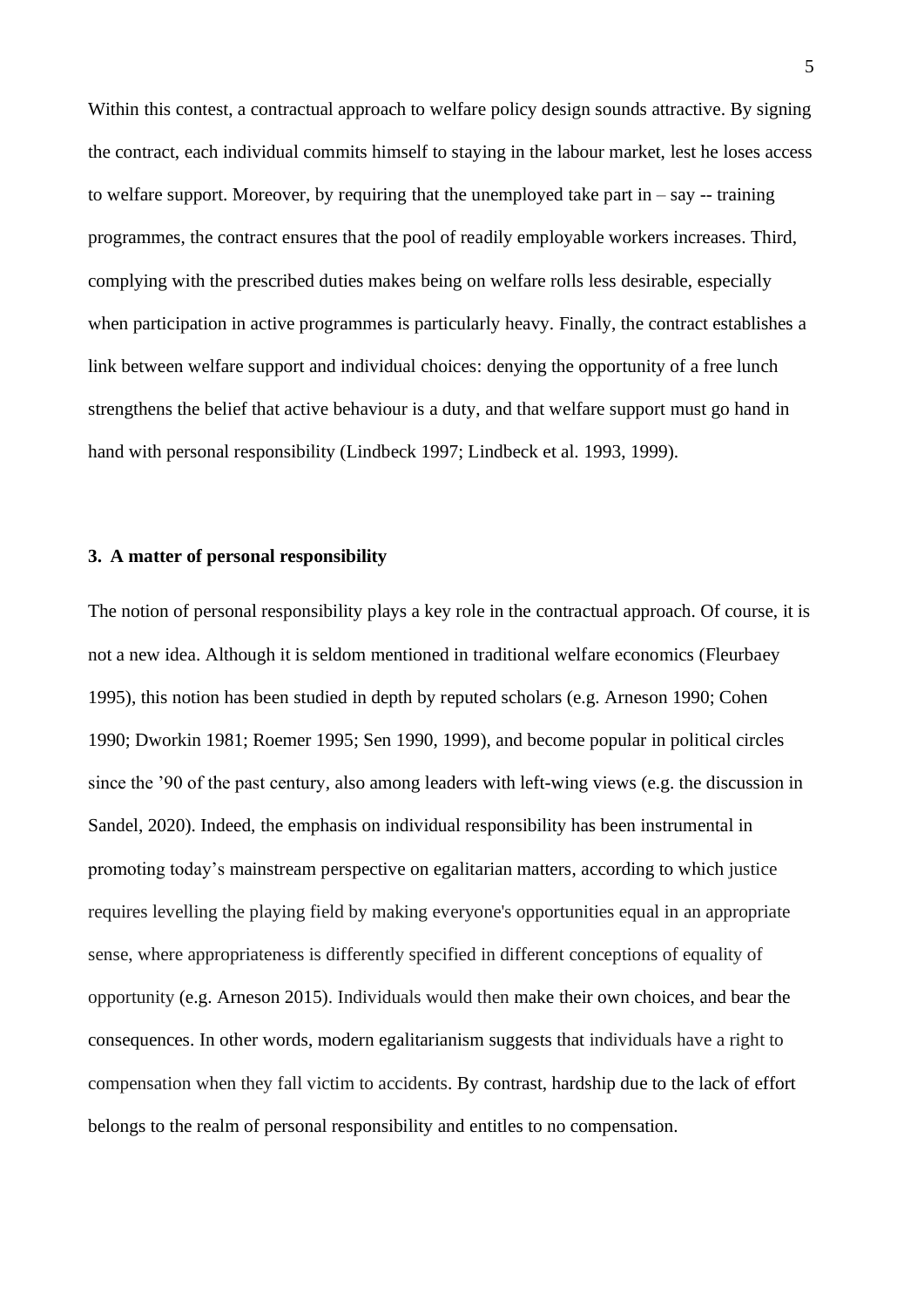Applying personal responsibility to policy-making follows two routes. One line of reasoning emphasises work ethic (e.g. Mink and O'Connor 2004) and leads to the creation of the so-called "Workfare Programmes" like those implemented in the US during the past thirty years: needy individuals are encouraged to overcome their condition by conditioning benefits to harsh conditions. A second view focuses on training and job seeking. These are known as "Activation Policies", i.e. policies based on active labour market measures, such as those implemented in Denmark, Finland and Sweden since the 1950s. The UK is half way between the US and the Scandinavian countries. With respect to US, in the British case the unemployed is more expected to take advantage of opportunities rather than comply with sets of obligations. Recourse to individual responsibility is more limited.

Finally, there are cases in which the individual, the family and the state are jointly considered responsible for individual hardship (Beraldo and Patalano, 2006). Under these circumstances, welfare programmes include obligations aiming at fighting social exclusion. This is the essence of the French *Revenu Minimum d'Insertion*.

## **4. The Jobs Strategy and the rationale behind the reform of the Unemployment Benefit Systems**

The OECD Jobs Strategy was launched in 1994 in response to the high and persistent unemployment in the member countries. The central idea of what became the 'new orthodoxy' was that labour market institutions, and unemployment benefit systems in particular, were responsible for high and persistent unemployment. Although some influential economists had doubts – for example, Atkinson and Micklewright (1991) emphasized that considering unemployment benefits as the *wage of the unemployed* is a "dangerous oversimplification" -- the report encouraged governments to *reform employment security provisions*, *strengthen the emphasis on active labour market policies*, *make wage and labour costs more flexible* (OECD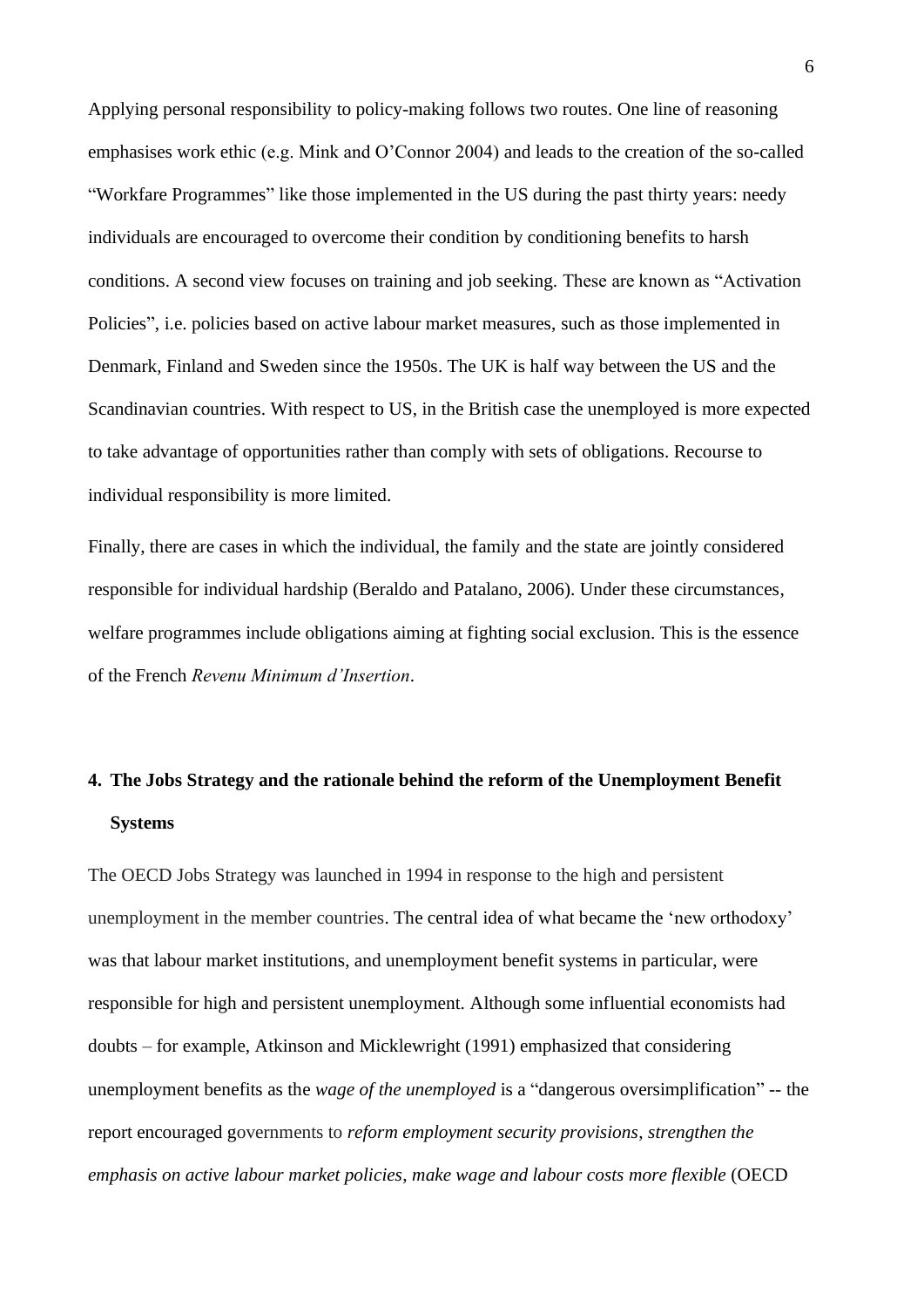1994, Part 3b). Recommendations also included broader suggestions to maintain equalitarianism while preserving the efficiency of the labour markets.

Although the OECD acknowledged that unemployment benefits are an important safety net in case of job loss and possibly an automatic stabiliser over the business cycle, it also recognised that more generous unemployment benefits could lead to higher unemployment and a greater share of long-term unemployment (OECD 2006). Thus, it was believed that benefits should come with strings attached. For example, benefit claimants should be required to actively look for work or take part in active labour market programmes (ALMPs). Indeed, as Atkinson (1995) emphasized: "the same level of social transfers may have quite different economic implications depending on the form of the transfer programs…the standard job-search model, for example, assumes that workers can reject job offer less than a specified wage. Such a reservation wage strategy may, however, lead to their being disqualified from benefit…This institutional feature needs to be incorporated and may change the predicted impact". Similar considerations apply to all the cases in which individuals voluntarily leave their jobs or are fired for misconduct. Nowadays, many unemployment benefit systems include ALMP clauses, specify the type of job offers that recipients need to accept, and require that they report on their job-search efforts.

Failure to comply leads to the reduction or the elimination of the benefits.

Behavioural restrictions such as job search requirements and monitoring also aim at making money transfers less desirable to those who are actually able to find a suitable job. This is the socalled "screening argument*"*, which has a long tradition in economics, especially in the asymmetric-information literature (Mirrlees 1971). Within this framework, governments are regarded as institutions that redistribute resources when information about individual productivity is private and the agents may misreport it. As far as unemployment benefit systems are concerned, therefore, governments can offer a contract to each self-declared, low-skilled individual who is unable to find a suitable job. However, the screening approach ensures that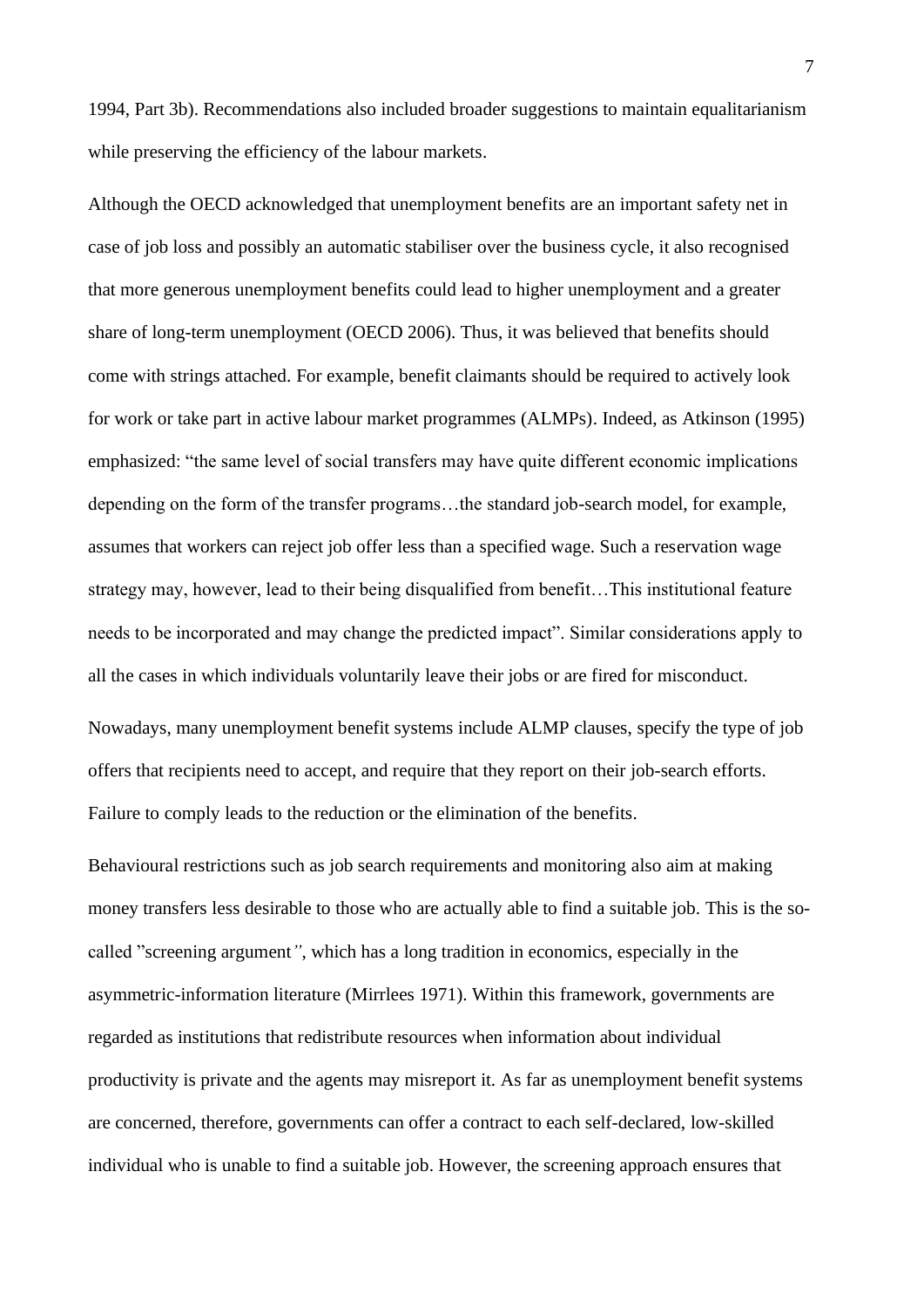only low-productivity individuals accept the welfare contract. High productivity individuals would prefer a regular job rather than money transfers coupled with burdensome obligations.

The screening argument and the emphasis on the new skills acquired through ALMPs justify the introduction of constraints. These are known as eligibility criteria, and fall under three broad headings: availability requirements, job-search conditions, sanctions. Availability means that claimants are required to accept a suitable job offer. It defines what a suitable job offer is and possible exemptions, for example because of the recipient's religious beliefs. Job-search conditions regard the assessment of the job search effort (monitoring and reporting). These conditions are usually specified in what are known as "job action plans", i.e. binding agreements between the unemployed and the employment agency. Finally, sanctions guarantee contract enforcement. The evidence suggests that in recent years, sanctions have become increasingly severe in OECD countries. Yet, this is true only on paper. In fact, in most countries the authorities have seldom penalised those who breached the existing eligibility rules (OECD 2000; Dahl et al. 2002; Venn 2012). Indeed, in poorly working labour markets, officers have tended to be soft on monitoring and more than willing to apply exemptions. In a sentence, stricter criteria are not necessarily applied.

In contrast with eligibility, entitlements criteria regard the requirements to access the benefits. Thus, while eligibility criteria affect ongoing fruition, entitlement criteria restrict initial access to the unemployment benefits.

#### 5. **The Data**

From the next Section we shall assess whether a generalised commitment to the new approach based on personal responsibility has led to significant results; whether this perspective has eliminated or reduced the traditional differences on how to fight unemployment and promote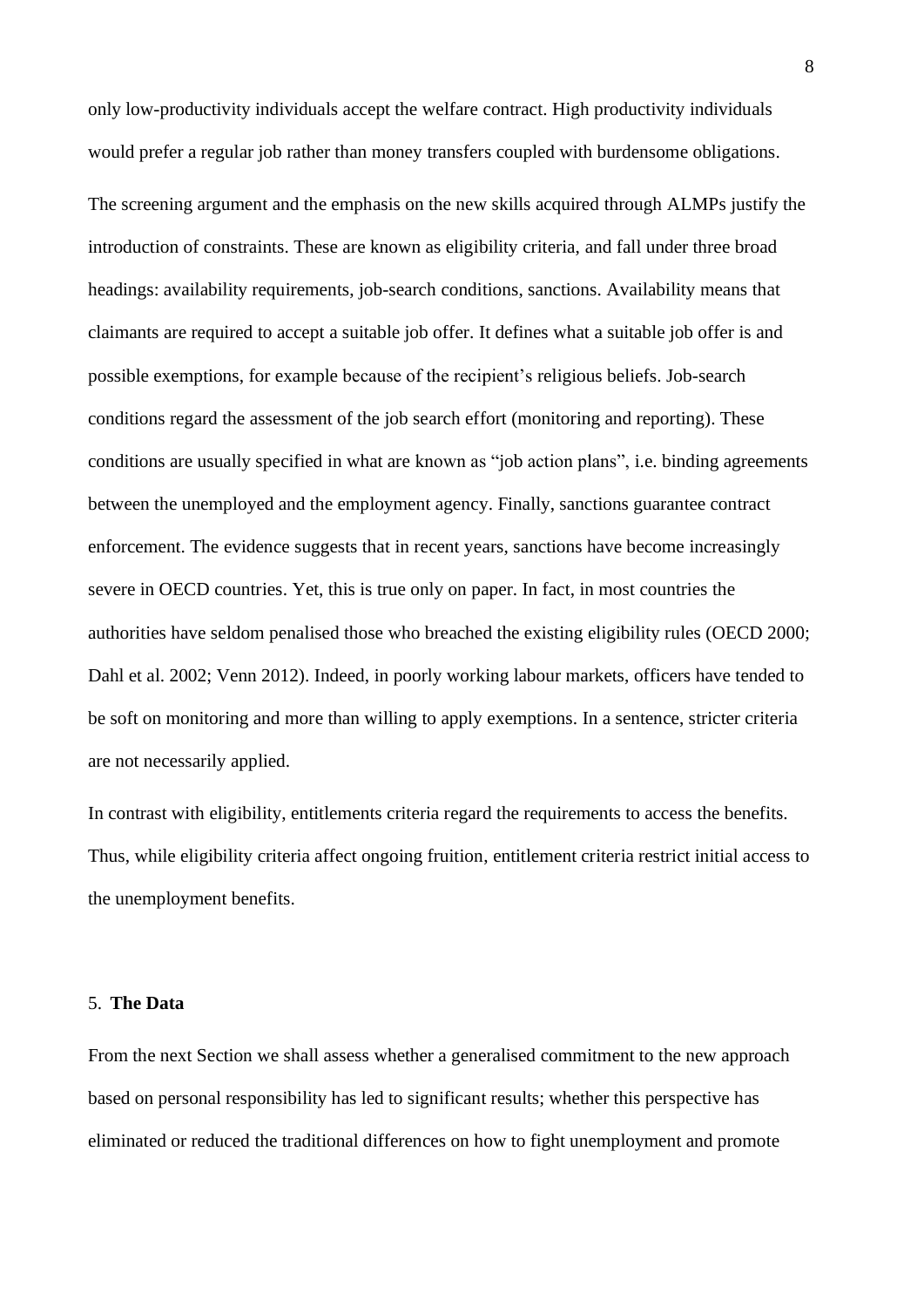employment; and whether country specific factors have played a role in shaping policies in regard to unemployment protection and labour market performance.

Our analysis is based on a broad data set that integrates data from different sources. The major source is *The Comparative Unemployment Benefit Conditions and Sanctions Dataset* (Knotz and Nelson, 2019), which provides information on the strictness of job-availability, job-search requirements and sanctions in 21 advanced democracies between 1980 and 2012 (see Table 1 in the Appendix and the note therein). This dataset considers a very long time span, 1980-2012. The variables it includes belong to four categories: constituent variables that measure `suitable employment'; component variables that measure both the intensity of checks of job-search activities and the strictness of sanction rules; synthetic indicators constructed from the component variables.

We integrate data from the Knotz and Nelson (1999) data set with information concerning the strictness of the eligibility conditions (availability requirements, job-search conditions and sanctions) in the OECD countries. Information about eligibility within the OECD area was first provided by the Danish Ministry of Finance (Ministry of Finance, 1998) and later enriched by other researchers (Hasselpflug 2005; Venn 2012; Langenbucher 2015; Immervoll and Knotz 2018). The Ministry of Finance (1998) index incorporates information on eight aspects of eligibility and sanctions. Each component is given a score between 1 (least strict) and 5 (most strict) and the overall indicator is generated by an equal-weight average of the individual components. We use a revised version of such index, which was developed by Venn (2012) and presents information on the strictness of the eligibility criteria for unemployment benefits for 36 OECD and/or EU member countries. The revised indicator comprises nine items describing various aspects of the eligibility criteria and sanctions. The items are then grouped into four categories, within which each item carries the same weight. Each category reflects one aspect of eligibility policy: entitlement conditions, job-search and availability requirements, monitoring, sanctions. We will refer to these sub-indices as the «Venn indices». When necessary, we shall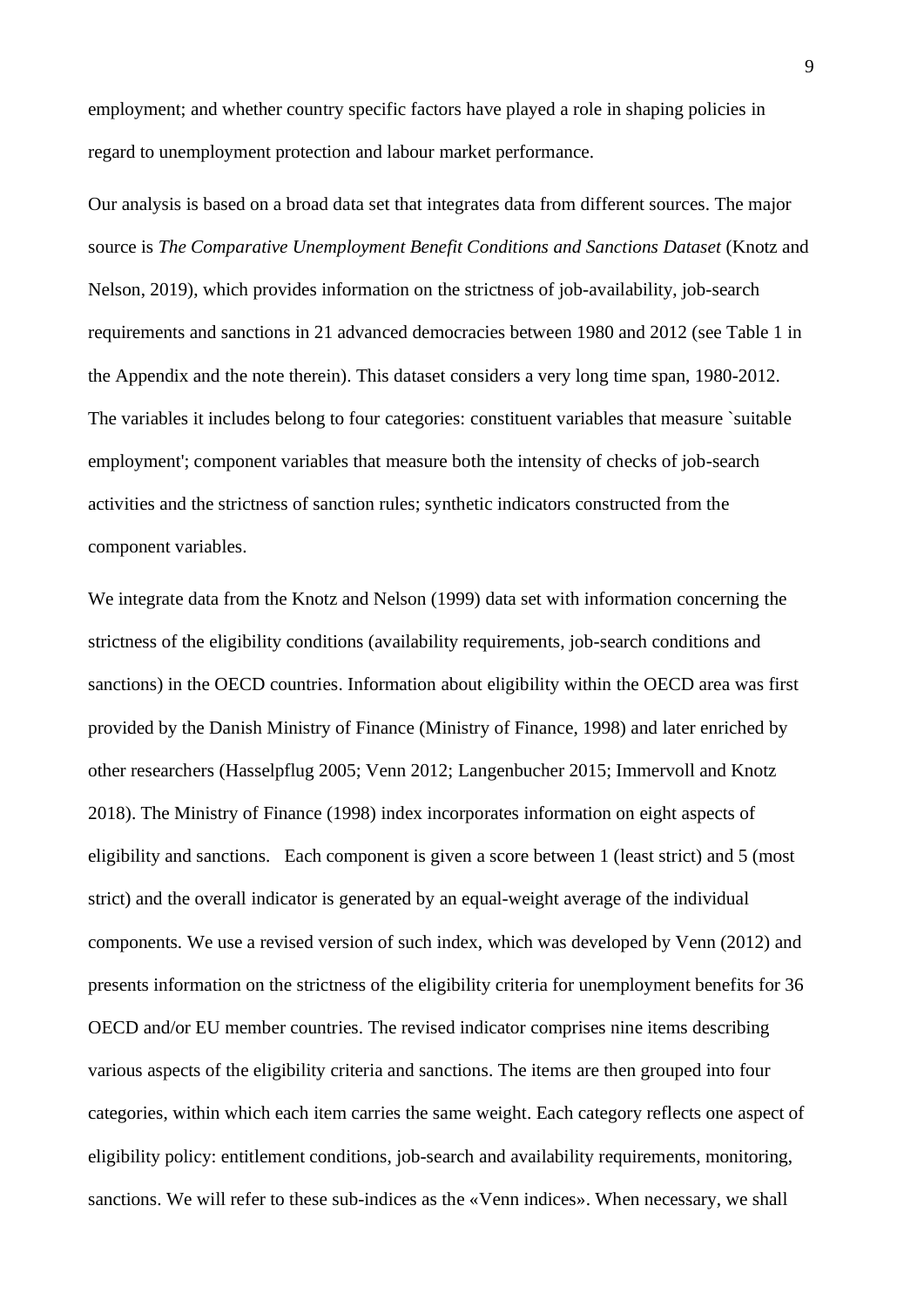also make use of the updated information provided by Langenbucher (2015) and Immervoll and Knotz (2018), whose work focused on the years 2014 and 2017, respectively.

The information contained in (Knotz and Nelson 1999) allows the construction of three synthetic indicators that overlap with the Venn indices: *Overall Conditionality* of the unemployment benefits, *Job search and Availability Conditions, Sanctions*. All these indicators range from 0 (least strict), to 1 (strictest).

#### **6. Some descriptive statistics**

Table 1 in the Appendix details all the variables included in the analysis. Some exploratory analysis shows that:

- the rate of employment is negatively correlated with the strictness of sanctions, and positively correlated with the severity of Availability conditions and Job Search requirements. The same is true, with opposite signs, for the rate of unemployment (fig. A1 and A2): the simple correlation between the unemployment rate and the strictness of sanction rules ( $\rho = 0.35$ ) is indeed positive and significant;
- benefit conditionality is not generally correlated with the composition of public expenditure in labour market policies (Ratio), whereas it is possible to observe a mild correlation between measures of fiscal imbalance (governments' deficits and debts) and the variable Ratio (fig. A2a, b): higher spending in passive (over active) measures tends to be associated with higher public debt and worse budget balance;
- the rise in benefit conditionality and sanctions has slowed down since the beginning of this century (fig. A3), a tendency consistent with a softening of the rules governing the agreement between the public employment services and the unemployed (job action plans);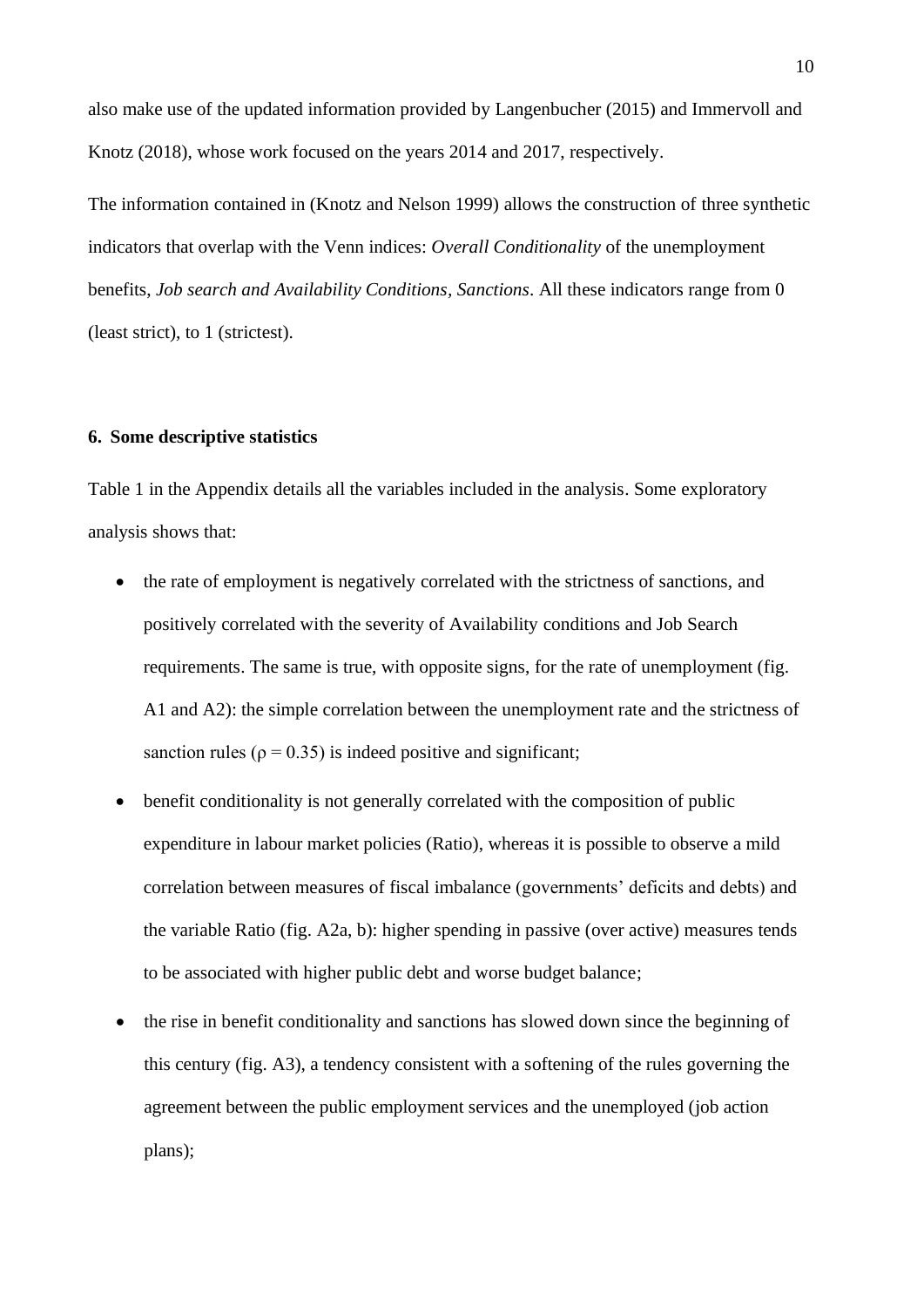• near 2005, the average strictness of the action-plan requirements weakened; differences across countries – as measured by the standard deviation of the Individual action plan index - intensified in late '90 (Fig. A4b), in conjunction with an increased dispersion in the strictness of sanction rules: after a period of convergence (until the early Nineties), countries have diverged (Fig. A4a). Put differently, it seems that some countries have backtracked from the initial enthusiasm for contract-based activation policies.

#### **7. Regression analysis**

As mentioned earlier, this paper focuses on the circumstances (if any) that may have contributed to tighten the eligibility criteria and sanctions. As in Knotz (2019), this perspective differs from those aiming at assessing whether stricter eligibility conditions and sanctions have affected labour market outcomes. In other words, our paper tries to identify whether the contractual approach to labour market policy has evolved in strict accordance with the OECD and EU guidelines or, rather, whether it has consisted in local adaptation of the national welfare models to contingent urges and short-run issues. If the OECD recommendations had been followed rigorously, one would have observed some convergence of the national welfare systems. Otherwise, path dependency and persistency of traditional welfare models – with clearly identifiable clusters reflecting traditional grouping – would have prevailed.

One way of exploring these issues makes use of regression analysis. Thus, given the nature of our dataset, we follow the mainstream methodological literature and rely on time series, crosssection model specifications. In recent years, several pooled time series, cross-section models have been estimated in order to explore how the welfare state developed (e.g. Podestà 2006). Although the appropriate modelling specification is of course crucial, it is now widely agreed that specifications in levels are econometrically unfounded because most of the variables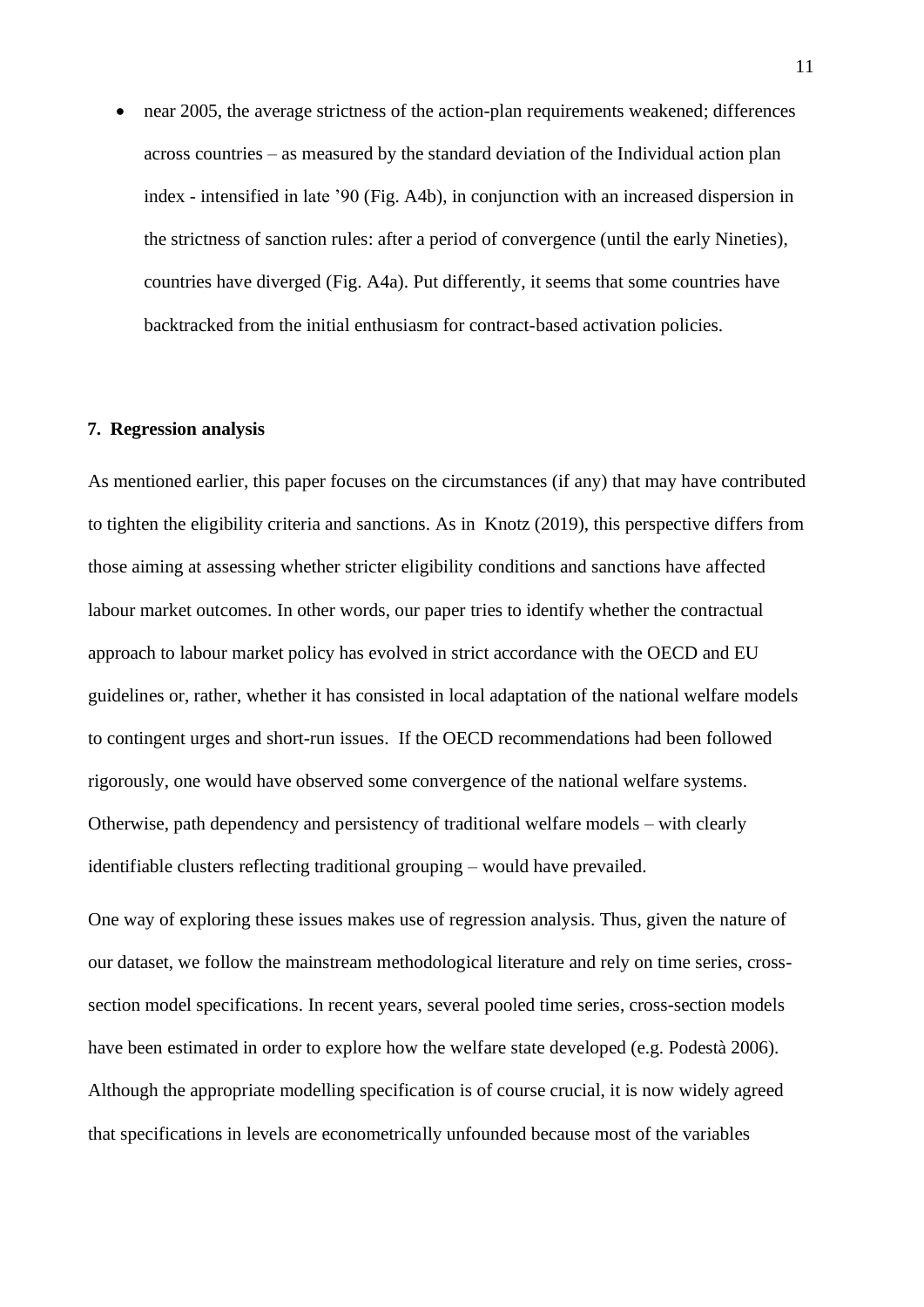typically used are not stationary. Moreover, the widely used first difference model seems unable to test the long-term relationships underlying welfare state dynamics.

Another issue of interest, one which is relevant here, concerns the fact that relevant variables may interact over time. The use of multiplicative interaction terms requires prudence. In particular, in our analysis, conditional relationships will be used to test the impact of long-run unemployment rates on eligibility conditions and sanctions, given the levels of the public debt. In accord with Podestà (2006) and Beck and Katz (2008), we adopt a general dynamic model specification of the following kind,

$$
\Delta y_{it} = \beta_1 y_{it-1} + \sum_j \beta^j \Delta x_{it}^j + \sum_j \phi^j x_{it-1}^j + \alpha_i + e_{it}
$$

where y is the dependent variable;  $x^{j}$  ( $j = 1, ..., J$ ) are the covariates; subscripts *i* and *t* indicate country and time period, respectively;  $\alpha_i$  is a country specific dummy. As usual,  $y_{it-1}$  and  $x_{it-1}^j$ stand for the first lags of the dependent and independent variables, respectively. The inclusion and significance of the interaction term draws on Warner (2019), who estimates a general model by allowing a covariate interaction to unfold freely across time according to the following specification, where variables *l* and *f* interact:

$$
\Delta y_{it} = \beta_1 y_{it-1} + \sum_j \beta^j \Delta x_{it}^j + \sum_j \phi^j x_{it-1}^j + (\theta_0 x_{it-1}^l x_{it-1}^f + \theta_1 \Delta x_{it}^l x_{it-1}^f + \theta_2 x_{it-1}^l \Delta x_{it}^f + \theta_3 \Delta x_{it}^l \Delta x_{it}^f) + \alpha_i + e_{it}
$$

An excellent discussion of these kind of models is also provided by Knotz (2020).

Since we intend to assess what determined the role attributed to individual responsibility across countries, we carry out three sets of regressions. Each of them corresponds to a dependent variable that reflects commitment to enforce individual responsibility: *Strictness of Sanctions,*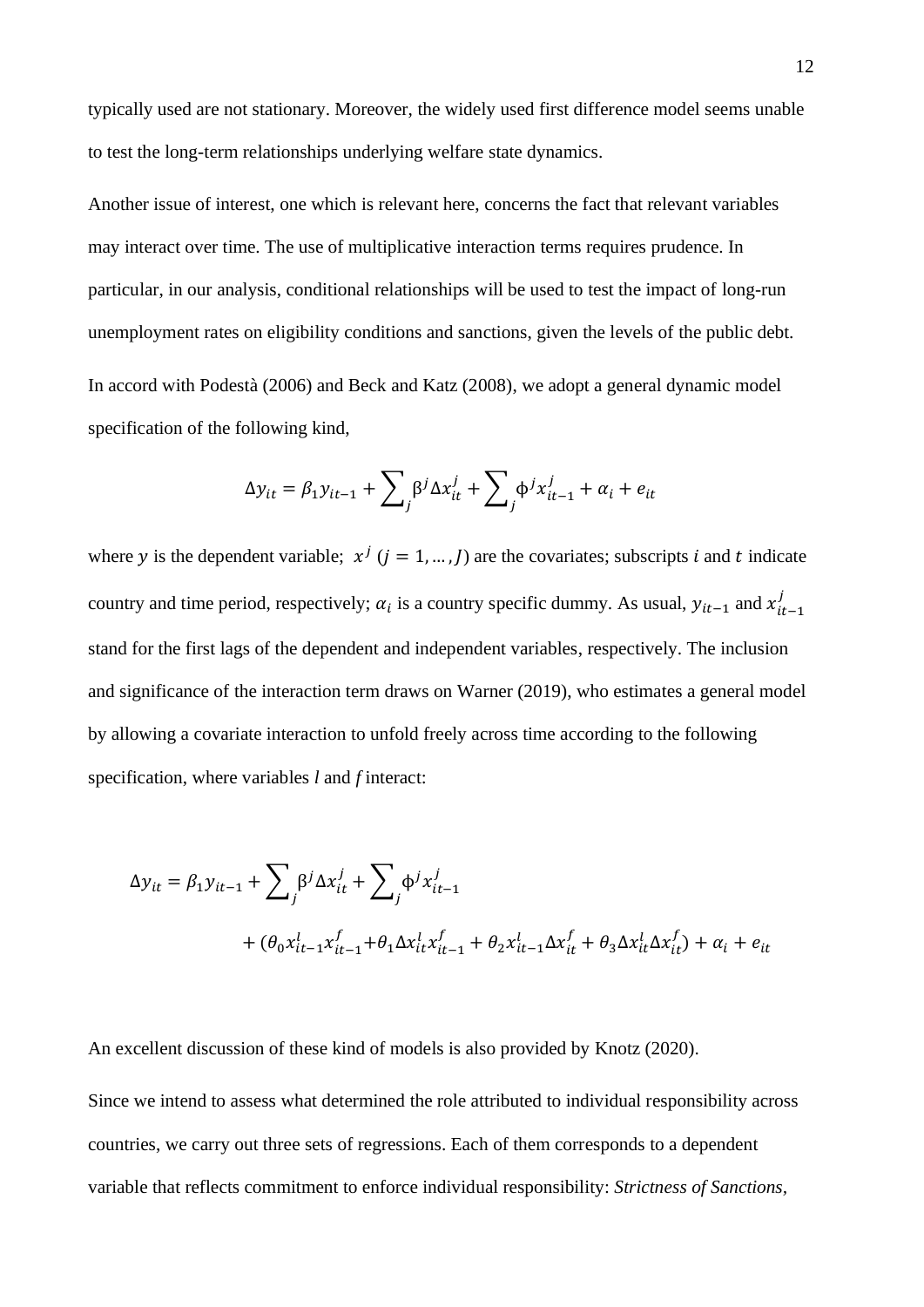*Strictness of Job Search Requirements, Overall Benefit Conditionality.* The data for these variables are taken from Knotz and Nelson (2019).

Following Knotz (2019) we consider as our main predictors the unemployment rate and the budget balance. Differently from his analysis, however, we do not control for the features of the political system, which are found to have no appreciable effect on the strictness of sanction rules. Rather we focus on other economic variables that can play a role in shaping the relevant features of the unemployment benefit system. In particular, we consider: the percentage of long term unemployed (LRU), the level of the public debt as a percentage of GDP (Debt), the interaction between long term unemployment and the public debt. Considering public debt is important, for the decision to tighten sanctions for benefit claimants might be driven by the necessity of limiting public expenditures in presence of high and persistent public debt. Analogously, we conjecture that it is the long term component of unemployment that may force governments to modify the unemployment benefit system according to the responsibility framework. It has long been emphasized that European unemployment is mainly a problem of long-term unemployment (e.g. European Council 1997, Boeri et al. 2000).

As employment protection legislation and sanctions are likely to interact with active labour market measures in determining long-term unemployment (Benda et al. 2020), we also control for the strictness of employment protection legislation (EMP), the ratio between public expenditure in passive and active labour market policy (Ratio), the generosity of the unemployment benefit system, i.e. the net replacement rate (NRR).

In a separate regression, not reported, we also tested for the effect of the business cycle (Output gap), taking into account that this variable – as suggested by the well-known Okun's law – is highly correlated with the unemployment rate. Results are of no particular interest, however. Table B1 reports the results concerning the strictness of sanctions. Although - as in Knotz (2019) - the short-term effect of unemployment is not statistically significant, the lagged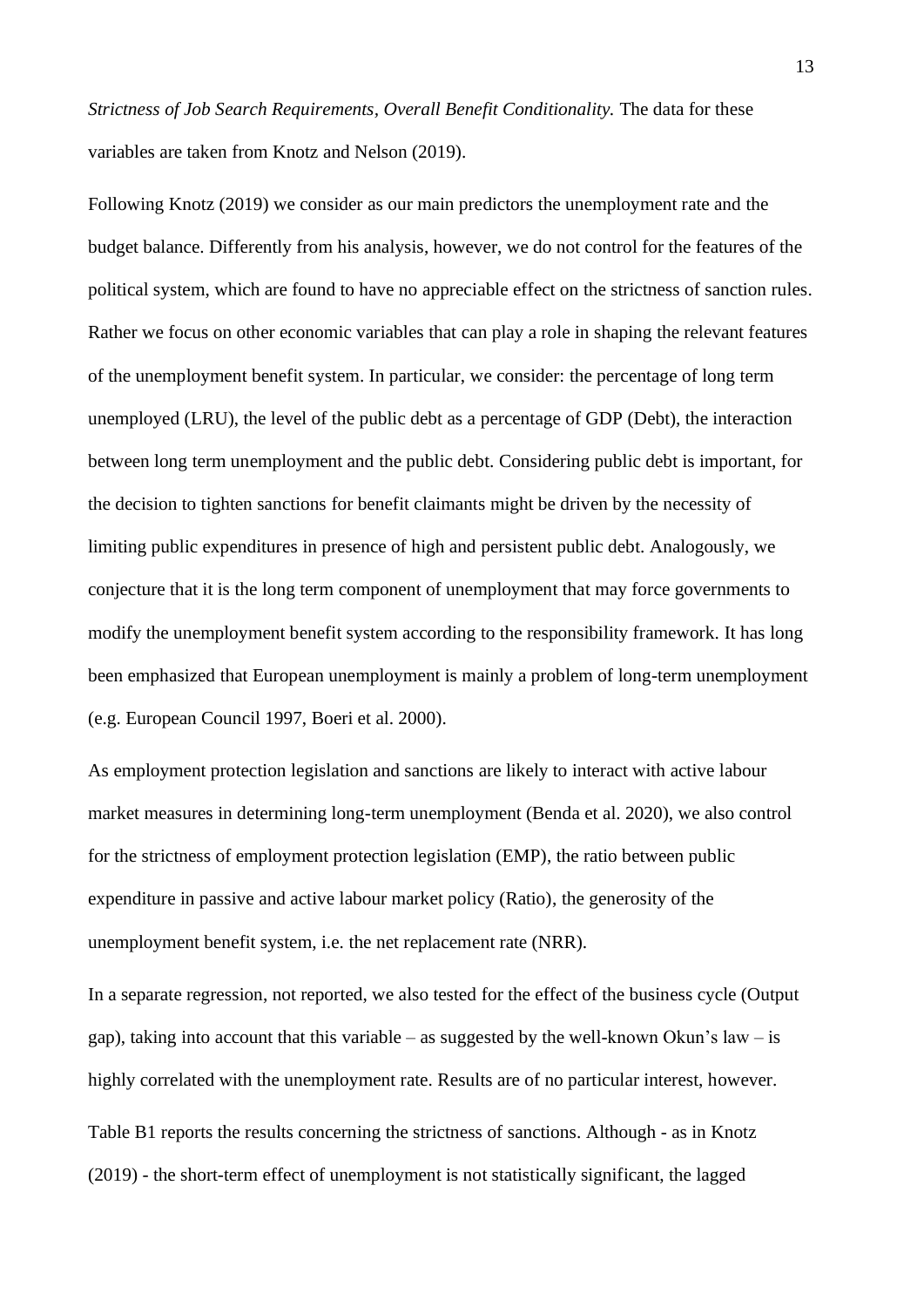unemployment rate is. The total long-term effect of a one-point increase in the unemployment rate on the index capturing the strictness of sanction rules, is, depending on the specification, in the range 2,7- 4,2. The sign of the coefficient is positive, what indicates that the long term effect of an increase in the unemployment rate is to tighten sanctions. In the case of budget balance, a similar long-run impact is coupled with a short-run effect. Once controlling for the public debt, the effect of changes in the budget balance on the strictness of sanction rules is always significant.

According with our estimations, sanctions rules are also driven by the magnitude of long term unemployment. The long-run effect of long-term unemployment is to soften sanctions. A onepoint increase in the share of long–term unemployment has an estimated impact over the index in the range 0,67-0,81, whereas a simultaneous increase of public debt and long-term unemployment tends to tighten sanctions.

It is noteworthy that the magnitude of the estimated coefficients are rather stable as well as their sign.

All of this suggests that the dynamics of sanctions depends on the type of unemployment. Our estimates indeed suggest that unemployment induces policy maker to sharpen sanctions; this effect is however at least partially counterbalanced by increases in the long-term component of unemployment. Short-run increases in such component in presence of short-run increases in the incidence of public debt, tends instead to tighten sanctions. When the public-finance situation deteriorates steps are taken to enforce responsibility.

Interestingly, sanctions also tend to be affected by the composition of labour market expenditures. Our estimates suggest that a relative increase of labour market policies with passive features leads to stricter sanctions. The explanation could be related with the screening argument mentioned above: absent an obligation to be active, it is necessary to enforce stricter sanctions in order to keep expenditure in check.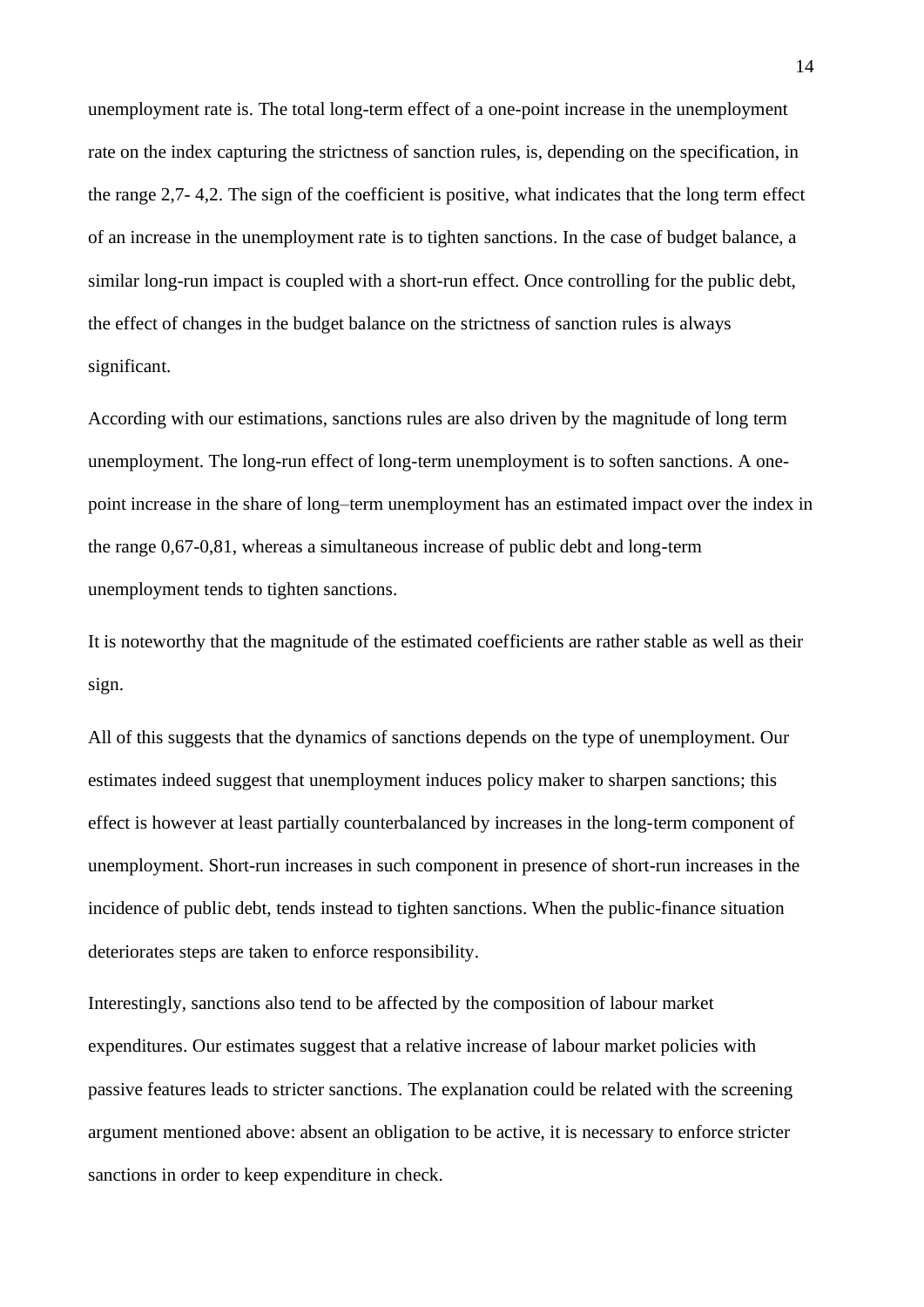Overall, our estimates suggest that changes in sanctions are not driven by a deliberate attempt to adapt national welfare policies to an idealized responsibility framework, but rather by short-term considerations concerning the evolution of the public-finance situation and of long-term unemployment (possibly for the effects that unemployment may have on the budget). In particular, improvements in governments' fiscal balances generally weaken the degree of activation required.

Table B2 compares the roles of the explanatory variables in regard to three measures of the commitment to the contractual approach to welfare-state reform: *Sanctions*, *Job Search Requirements* and *Overall Benefit Conditionality*. As observed earlier, public debt and its interaction with long-term unemployment do affect sanctions. In particular, joint short-term variations of long term unemployment and public debt lead to stricter sanction and higher benefit conditionality. As expected, the index capturing strictness of job search availability is negatively affected by higher ratios between passive and active measures

Notice instead that the budget balance does not seem to have neither a short nor a long-term effect on both job search availability and overall benefit conditionality, although overall benefit conditionality is affected by changes in public debt and long-run unemployment in a way that resembles the effect of these variables on the strictness of sanction rules is.

#### **8. Cluster analysis**

We resort to cluster analysis in order to complete our investigation and possibly confirm the results described in the previous paragraphs. In a recent paper, Ferragina et al. (2015) consider the European welfare states in 2012. They examine what these programmes achieved, with emphasis on how they dealt with old and new social issues: unemployment and single-parent families are well-known examples, respectively. Their analysis follows an institutional approach (e.g. Ferrera 1996) and draws attention to the role of three cultural components that have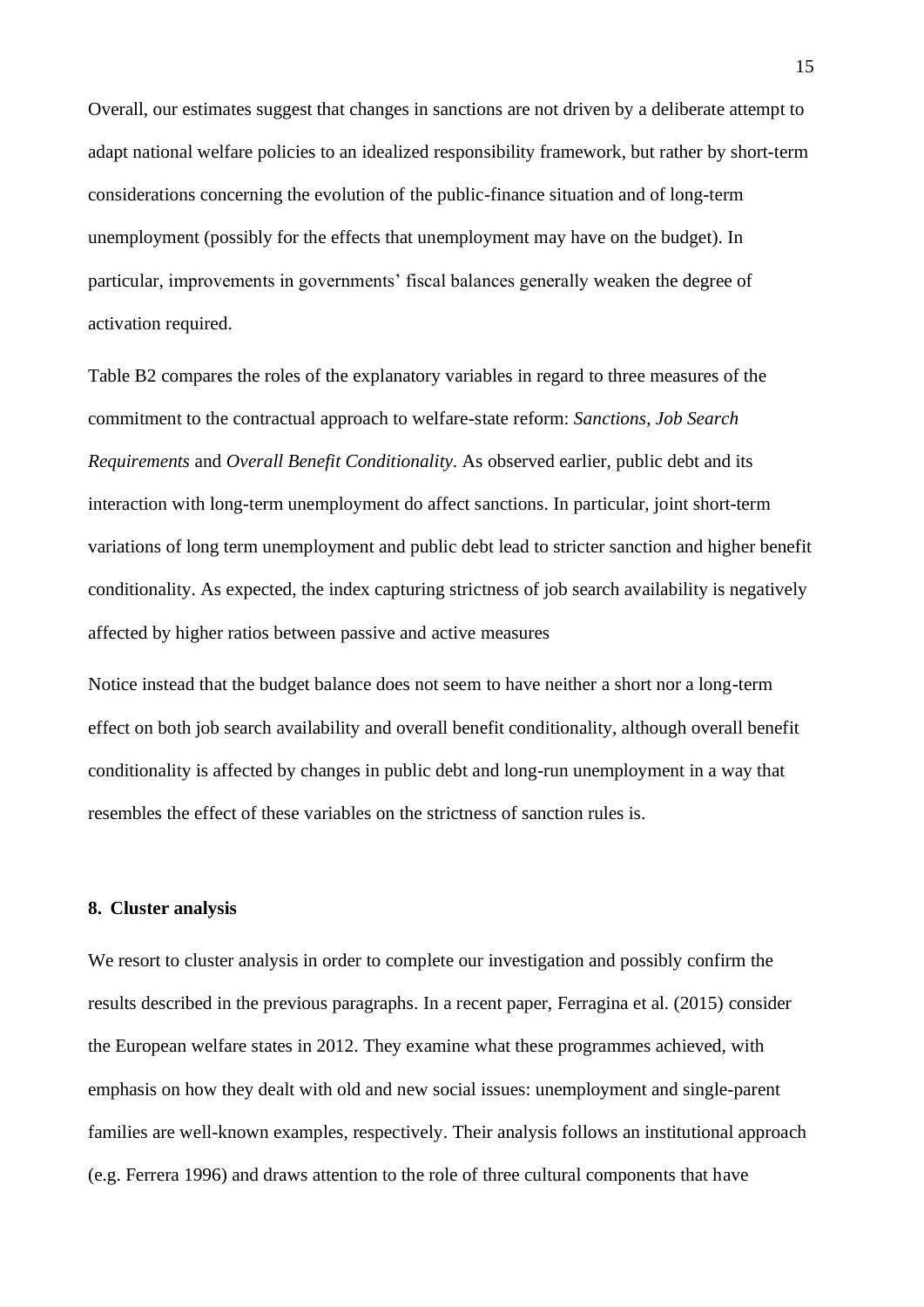characterised the European welfare state. In particular, Ferragina et al. (2015) use the observed redistribution in each country and identifies four groups, which the authors define as the Conservative (Belgium, Ireland, France, Austria), the Liberal (Germany and United Kingdom), the Mediterranean (Greece, Spain, Italy and Portugal) and the Social-democratic (Denmark, Finland, Sweden and Netherlands). In contrast with Ferragina and his co-authors, however, we follow Esping-Andersen (1990) and focus on unemployment and labour-market policies to aggregate countries, with an emphasis on eligibility rules, the level of income replacement (i.e., net replacement rates) and entitlements.

By using OECD data (the sources are listed in the Appendix, Table A1) and Venn (2012), we group/cluster the countries according to the following variables:

- Availability Requirements, Sanctions, Overall Strictness of Eligibility Requirements;
- The ratio between passive and public expenditure as percentages of GDP;
- The OECD index measuring the strictness of the employment protection legislation;
- The generosity of benefits (proxied by the net replacement rate);
- The efficacy of activation (proxied by the inactivity rate).

We start from 2011, to make our results more easily comparable with those presented by Ferragina et al. (2015). It appears that if one just considers eligibility rules and sanctions (Fig. C2a), countries present a well-known pattern. The presence of the Nordic European group - Germany, Sweden, Denmark and the Netherlands - and the Mediterranean cluster - Greece, Italy and Spain – is evident. These results do not change significantly if one adds the ratio between passive and public expenditure as a percentage of GDP (Fig C2b), the strictness of the legislation on employment protection and the generosity of the benefits (Fig C2c), and the inactivity rate (Fig C2d). In all cases, however, Portugal is an outlier.

The cluster analysis also shows that the difference between a liberal and a conservative regime is relatively small. This result is consistent with previous studies. For example, according to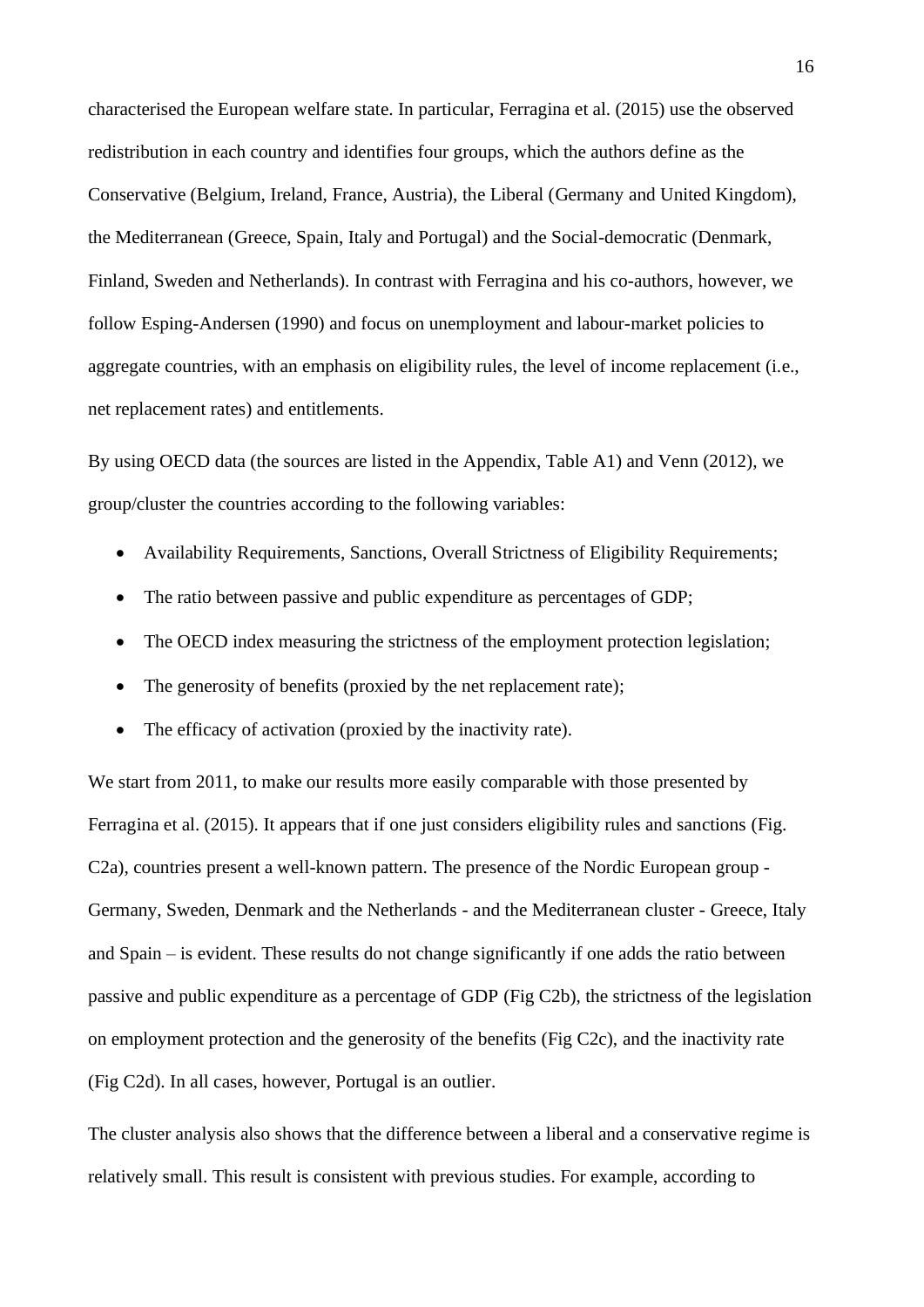Ferragina and co-authors, Austria, United Kingdom and Germany are liberal, while Ireland is assigned to the conservative camp. Kammer et al. (2012) classify Germany as a typical conservative case, whereas our analysis suggests that with regard to unemployment regulation, Germany is closer to the Nordic countries.

The case of Finland is of particular interest. The Finnish welfare state is usually considered a typical product of the social-democratic tradition. Yet, our analysis would assign Finland to the conservative/liberal camp. This is not surprising, though. Since the mid-1990s, Finland has implemented important reforms to tackle high and persistent unemployment (e.g. Nordlund 2000; Beraldo and Patalano 2006): eligibility conditions became stricter, and regulation lighter. We have carried out the same exercise for 2014 and obtained very similar results (Fig. C3). By contrast, some differences emerge from the 2017 data, which, however, are not fully comparable (Fig. C4).

Table C1 presents the average group values of the indices for eligibility rules, sanctions, income replacement and employment protection in 2011 and 2014. Nordic countries present a relatively low ratio between passive and active public expenditure, while the opposite is true for the group of the Mediterranean countries and Belgium. The countries commonly labelled as socialdemocratic (to which Germany is affiliated) are characterized by a mix of soft sanctions and stricter availability requirements. The opposite applies to the Mediterranean bloc. Both groups are characterized by high employment protection. Instead, low protection characterizes countries closer to the liberal/conservative tradition.

To sum up, the cluster analysis suggests that two decades of reforms inspired by a contractual approach to welfare policy design have not changed much the traditional picture. This seems to confirm our previous regression analysis: moves towards a more coherent contractual approach to welfare policy design might have followed public-finance conditions and other short-run issues, rather than a deliberate attempt to design policies in accord with a responsibility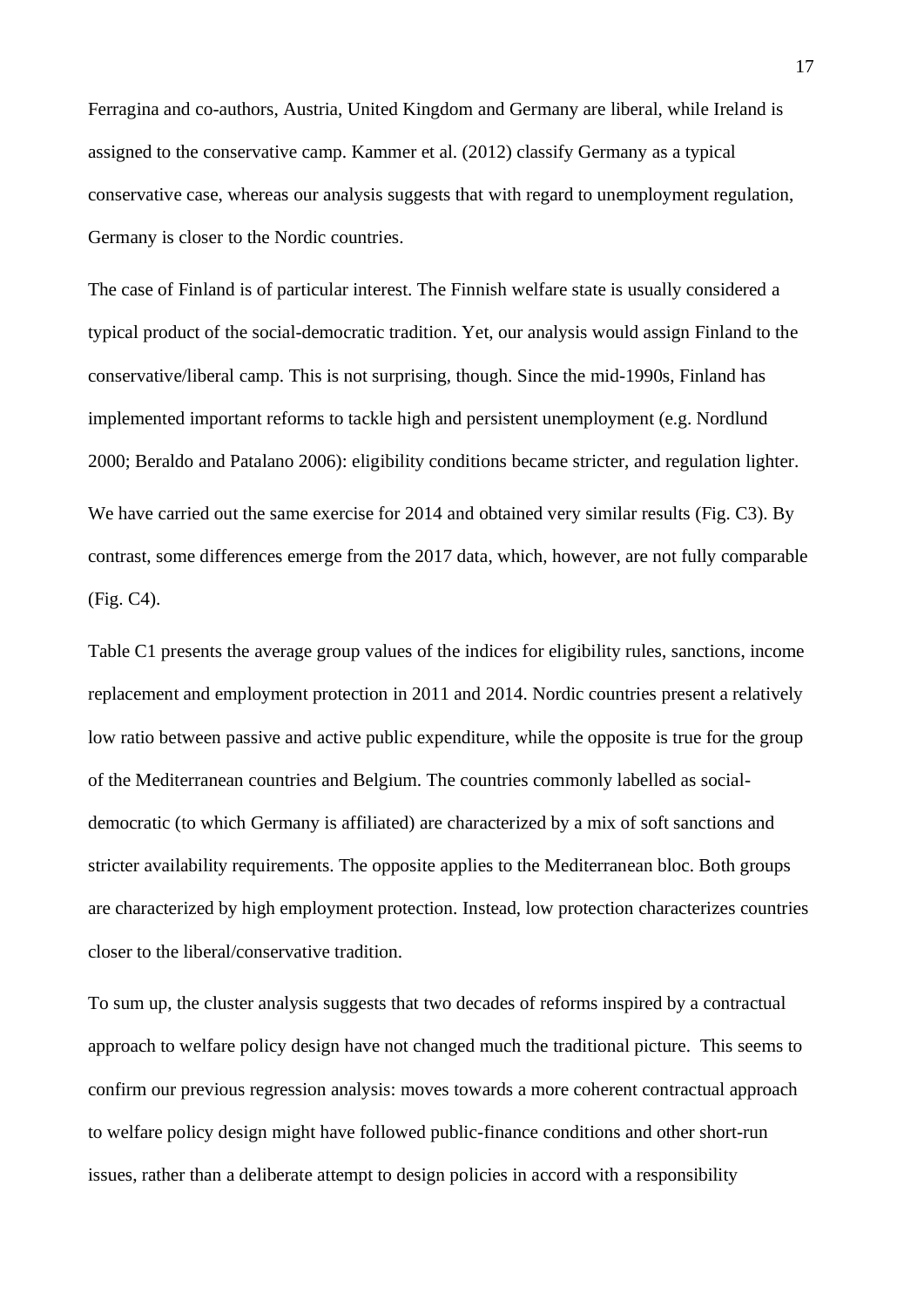framework. Leaving aside some marginal changes – the case of Finland is the most prominent – the traditional, well characterized regimes are still in place. The emergence of a European unified welfare state model is still far away.

#### **9. Discussion**

It seems plausible that individuals should be held responsible for their own choices, especially when public funds are scarce. Cutting or eliminating transfers to the least deserving (because less responsible) is much easier than reducing benefits for all. Yet, our results suggest that the use of sanctions has mainly been the reaction to accidental public-finance crises, and has not resulted from a clear effort to design new welfare policies. In fact, in all countries the welfare state has followed consolidated trajectories, with little or no structural changes.

This is not the only way of reading the data, though. Rather than arguing that the contractual approach has failed because governments were not really committed to implementing new rules of the game, one could also claim that the new rules did not bite. For example, Martin (1998) pointed out that the contract-based approach works well only in the first stages of unemployment, the so-called "gateway period", or whenever policy measures address young, short-term jobless, employable individuals. More generally, although restrictions and sanctions may discourage reliance on welfare systems, individuals do not necessarily end up with a regular job, and inactivity may follow. These insights are confirmed by Knotz (2020). Indeed, apart from not producing significant effects on employment, sanctions adversely affect the inactivity rate (see Table SM1 in the supplementary material, where we have replicated the analysis by Knotz (2020) on inactivity). Instead, benefit conditionality seems to favour employment.

The upshot is that the effectiveness of the contractual approach is questionable. As OECD (2006) puts it, "Experience shows that there is no single golden road to better labour market performance". In fact, vague commitments won't do. In order to be useful, active labour market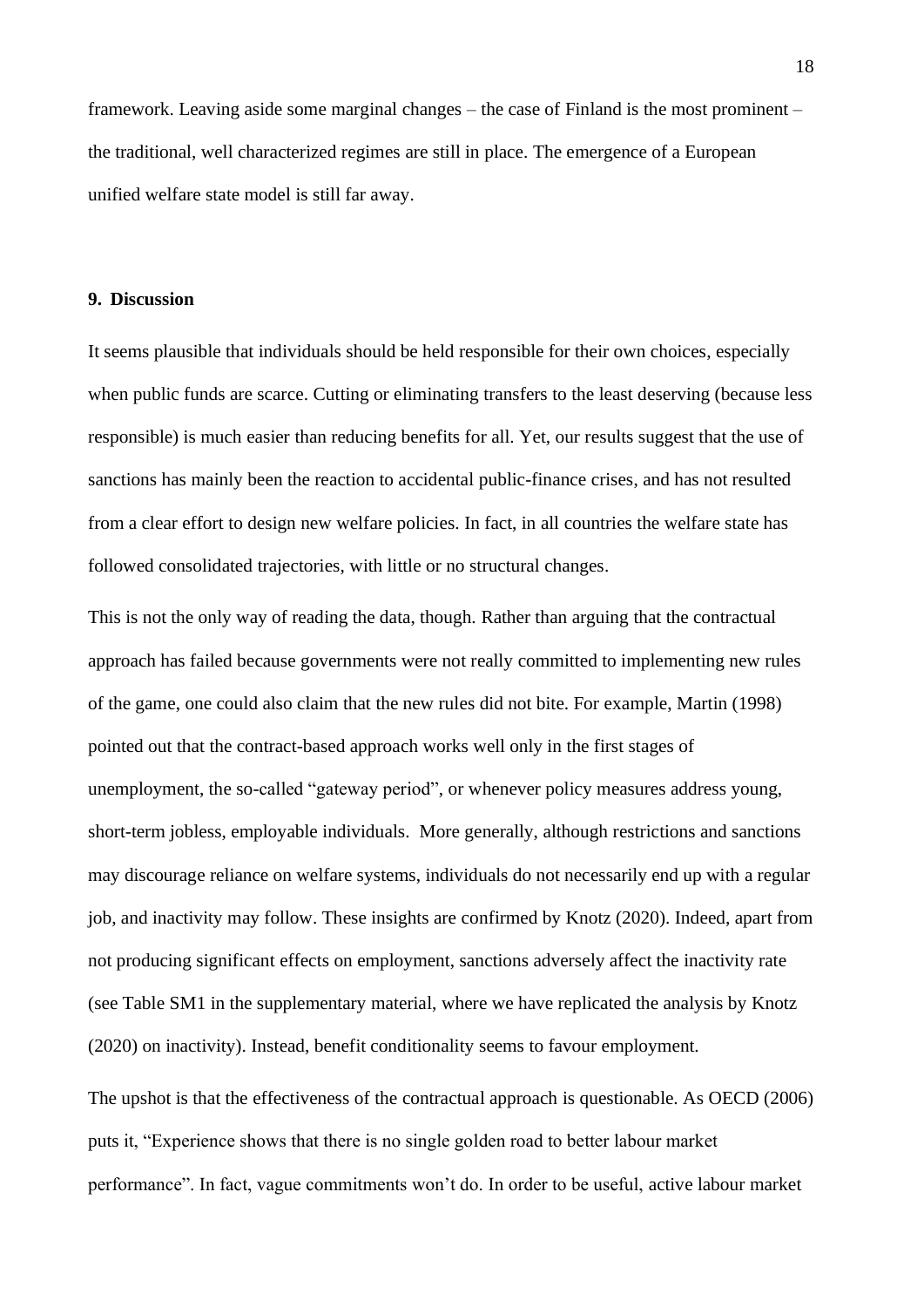programmes require trained and motivated advisors and better administrative procedures concerning payments to (and monitoring of) the unemployed. This makes these programmes very expensive. Governments are commonly unwilling to allocate the necessary resources to this aim, as witnessed by the drastic fall of expenditure on public employment services and training as a percentage of GDP (Fig. SM1, supplementary material). Overall, rather than showing a clear choice between active and passive labour market expenditures, the available evidence reveals that the countries that devote a relatively large share of resources to funding active programmes are also the very countries that fund passive programmes more generously (Fig. SM2-SM4, supplementary material).

Perhaps this also contributes to explaining why in January 2016, the OECD Employment and Labour Ministers called for yet a new Jobs Strategy. The final report focused on digital transformation, globalization and population ageing (OECD, 2018), and also drew attention to a decreasing trend in labour productivity growth in the member countries, mainly as a consequence of the reduction in the amount of capital per worker. According to the report, low productivity growth and population ageing are likely to negatively affect living standards in industrialized countries in the medium/long run. Moreover, the OECD claimed that the current shift of employment from manufacturing to services reduces the number of middle-pay, middleskill jobs relative to that of the high-skilled and, to a lesser extent, of the low-skilled, while digitalization and automation contribute to destroying routine jobs, and fail to create enough non-routine opportunities.

According to the 1994 document, market regulation and legislation were the key explanations of high unemployment. Hence, liberalization and deregulation were the obvious remedies. It was believed that these measures would favour the financial (and political) sustainability of the national welfare states in a context of increasing international competition and limited public resources. In other words, bad institutions were considered the main cause of unemployment. The emphasis was on the presence of unemployment benefits, which would discourage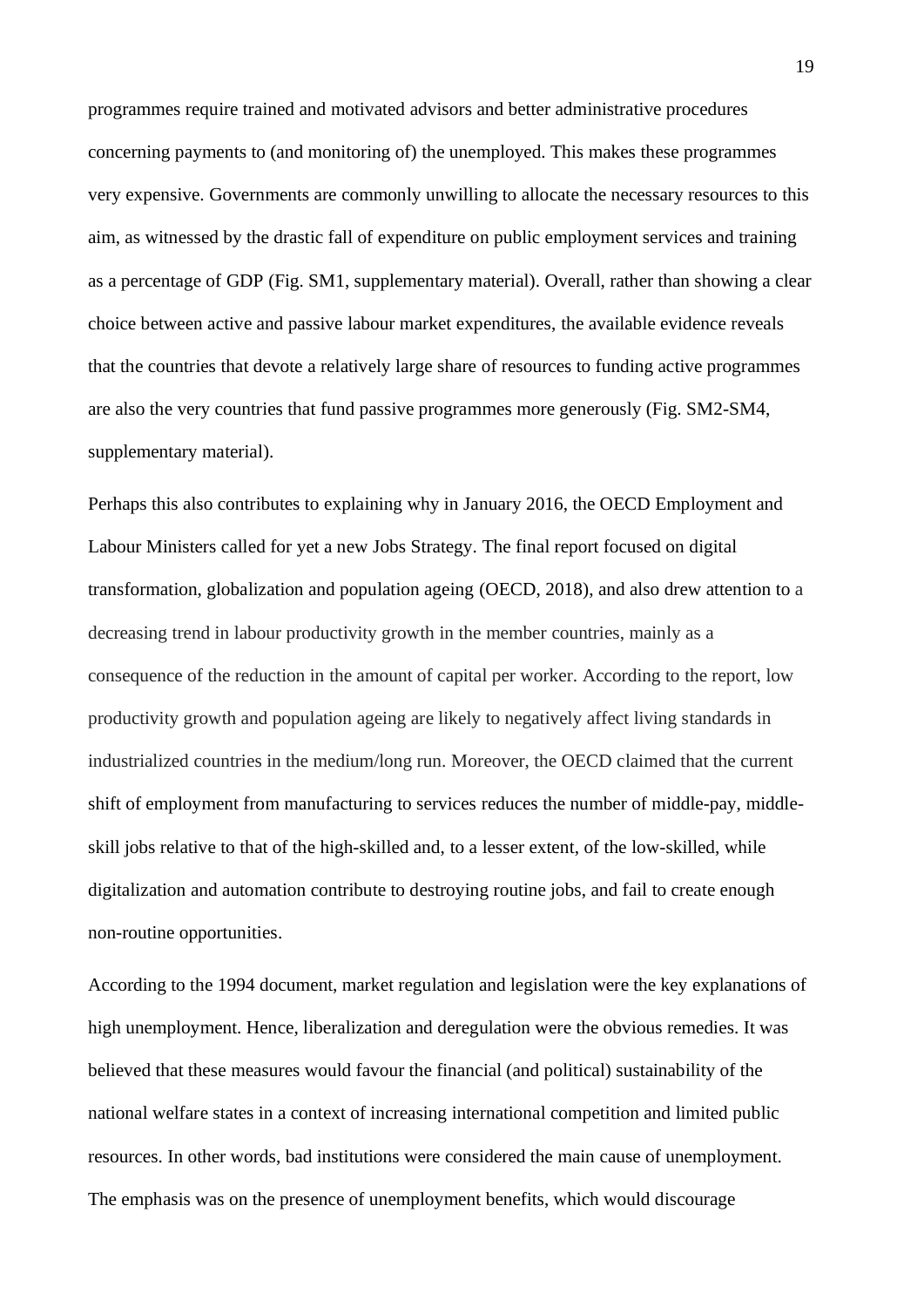unemployed workers from looking for regular jobs. The solution was "activation", i.e. making sure that the unemployed would seek and accept a job offer. Yet, slogans are not enough, especially in a context of stagnant economic growth and given the policymakers' priorities. In this light, the new Jobs strategy does not disavow its earlier views, but draws attention to stagnation as the future threat to political stability (OECD 2018).

#### **10. Conclusions**

Leaving aside the alleged merits of the recipe put forward in OECD (1994), activation has not been followed consistently. Of course, it is hard to deny that «countries with policies and institutions that promote job quality, job quantity and greater inclusiveness perform better than countries where the policy focus is exclusively on enhancing market flexibility». Yet, this paper has shown that governments have not followed the OECD and EU guidelines with the necessary coherence, that they have generally adapted to local urges and short-run issues, and changed their approaches and attitudes on responsibility according to the circumstances. Although the jury on the contractual approach is still out, the OECD has changed tack and now claims that the answer to unemployment is more productivity and faster growth. In light of the crisis triggered by the current pandemic outbreak, one wonders whether the OECD should stick to its old guns, or will look for something really new.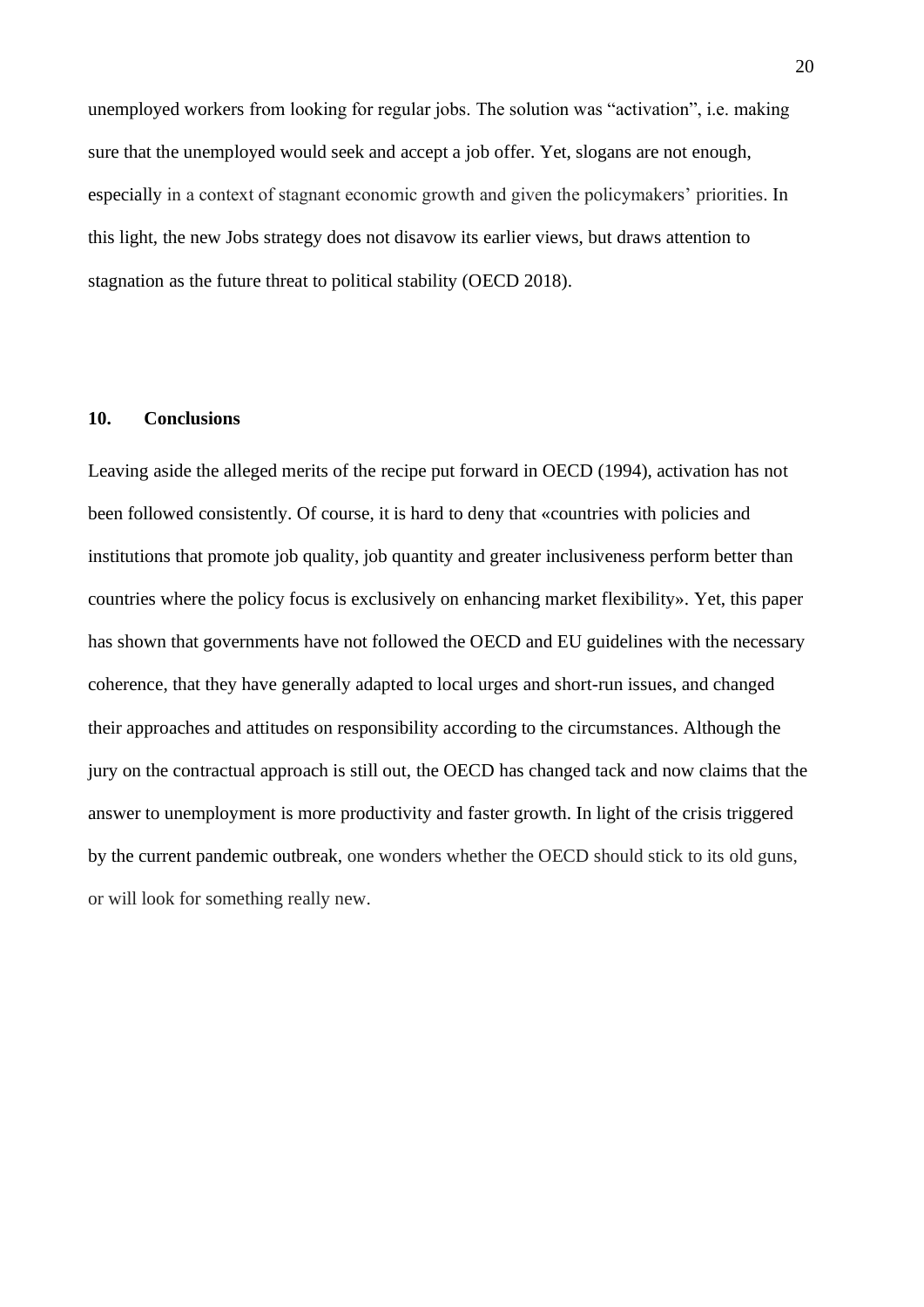#### **References**

- Arneson R (1990) Liberalism, Distributive Subjectivism, and Equal Opportunity for Welfare. *Philosophy and Public Affairs* 19: 159-194.
- Arneson R (2015) Equality of Opportunity. In Zalta E N (ed.), *The Stanford Encyclopaedia of Philosophy*. Available at https://plato.stanford.edu/archives/sum2015/entries/equalopportunity/.
- Atkinson A B (1995) The Welfare State and Economic Performance. *National Tax Journal* 48 (2): 171-198.
- Atkinson A B, Micklewright J (1991) Unemployment Compensation and Labor Market Transitions: A Critical Review. *Journal of Economic Literature* XXIX (December): 1679-1727.
- Beck N J, Katz N (2011) Modeling Dynamics in Time-Series–Cross-Section Political Economy Data. *The Annual Review of Political Science* 14: 331-352.
- Benda L, Koster F and Van Der Veen R (2020) Activation is not a panacea: active labour market policy, long-term unemployment and institutional complementarity. Journal of Social Policy 49(3): 483-506.
- Beraldo S, Patalano R (2006) Le politiche di Activation in Danimarca, Finlandia e Svezia. *Economia & Lavoro* 3: 27-61.
- Blanchard OJ, Summers LH (1986) Hysteresis and the European unemployment problem. In: Fischer S (ed.) NBER Macroeconomics Annual. Cambridge: MIT Press, pp. 65-71.
- Blanchard OJ, Wolfers J (2000) The Role of Shocks and Institutions in the Rise of European Unemployment: the Aggregate Evidence. *Economic Journal* 110: C1-C33.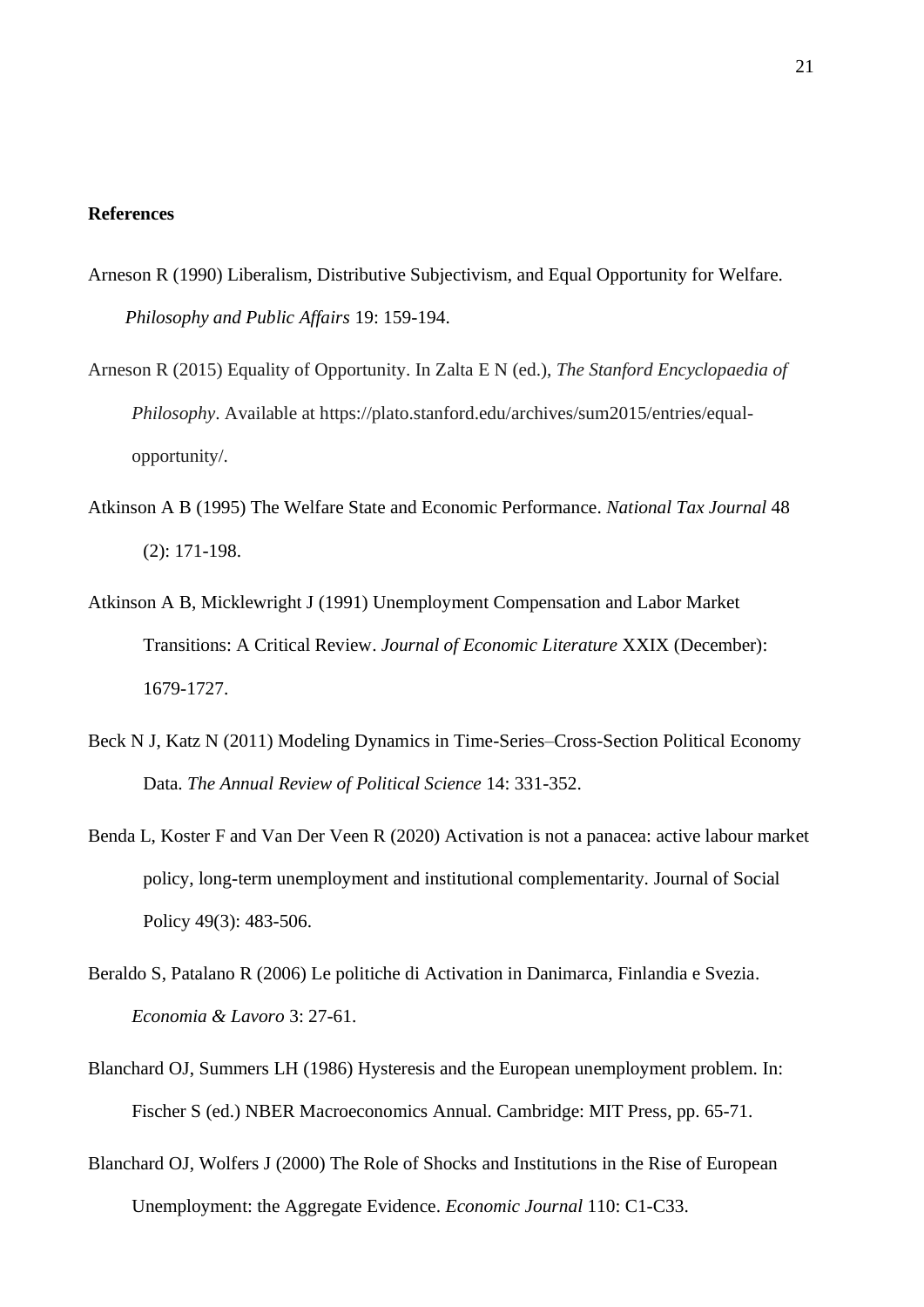- Boeri T, Layard R, Nickell S (2000) Welfare-to-Work and the Fight against Long-Term Unemployment. Report to the Prime Ministers Blair and D'Alema. Available at www.frdb.org/be/file/\_scheda/files/copy\_0\_blair\_dalema\_report.pdf.
- Card D, Kluve J, Weber A (2010) Active Labour Market Policy Evaluations: A Meta-Analysis. *The Economic Journal* 120: F452-F477.
- Cohen GA (1990) Equality of What? On Welfare, Goods and Capabilities. *Recherches Économiques de Louvain* 56: 357-382.
- Dahl MD, Boesby D, Ploug N (2002) *Welfare Systems and the Management of the Economic Risk of Unemployment: Denmark*. The Danish National Institute of Social Research. Comparative Welfare State Research working paper no 08.
- Dworkin R (1981) What is Equality? Part 1: Equality of Welfare. *Philosophy and Public Affairs* 10: 185-246.
- Esping-Andersen G (1990) *The Three Worlds of Welfare Capitalism*. Cambridge: Polity Press in association with Blackwell Publishers Ltd.
- European Council (1997) Extraordinary European Council Meeting on Employment. Report, Luxembourg, 20-21 November.
- Ferragina E, Seeleib-Kaiser M, Spreckelsen T (2015) The Four Worlds of 'Welfare Reality' Social Risks and Outcomes in Europe. *Social Policy and Society* 14(2): 287-307.
- Ferrera M (1996) The 'Southern Model' of Welfare in Social Europe. *Journal of European Social Policy* 6(1): 17–37.
- Fleurbaey M, (1995) Equality and Responsibility. *European Economic Review* 39: 683-689.
- Hasselpflug S (2005) Availability Criteria in 25 Countries. *Danish Ministry of Finance Working Paper* No. 12, Copenhagen.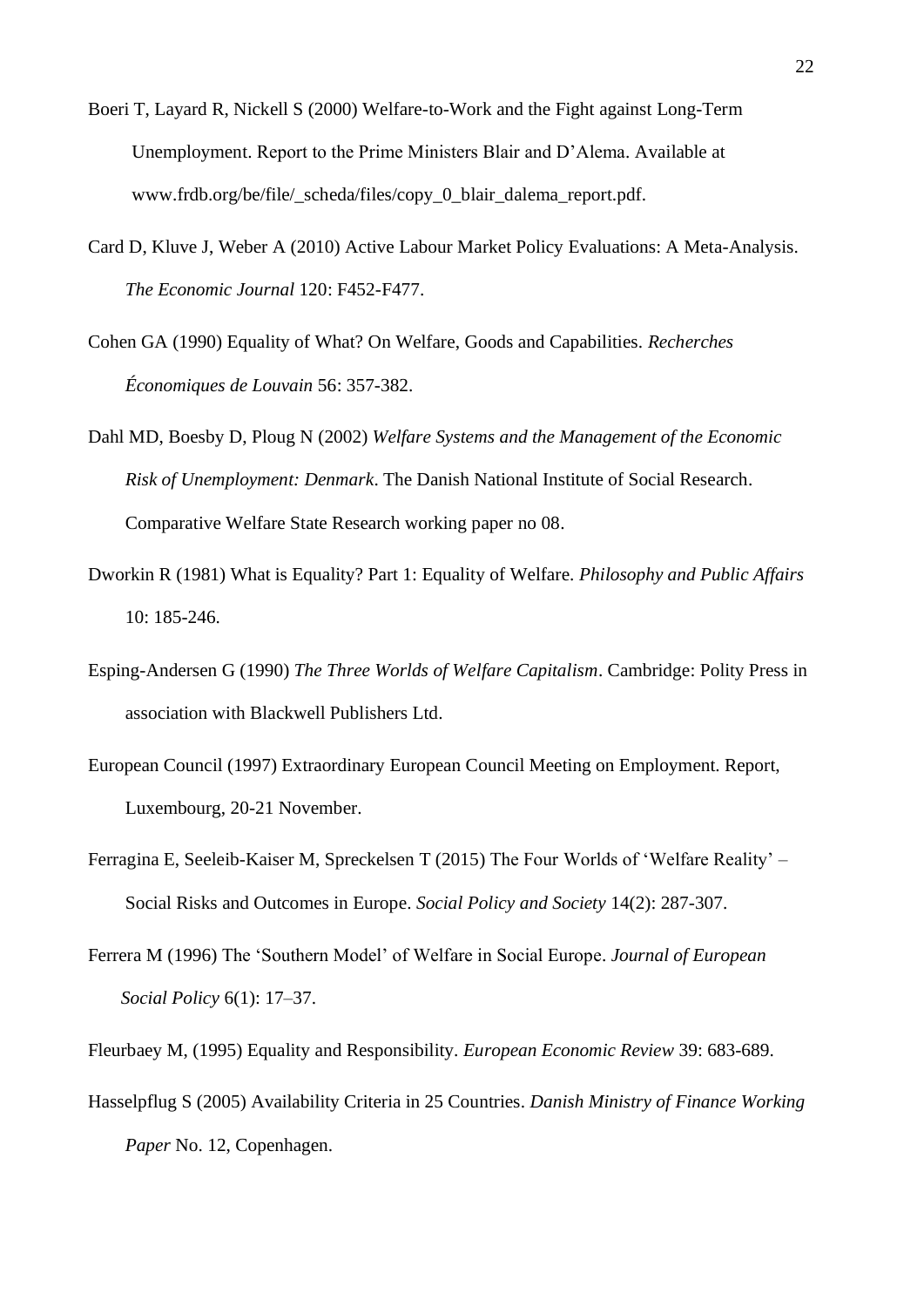- Kammer A, Niehues J, Peichl A (2012) Welfare regimes and welfare state outcomes in Europe. *Journal of European Social Policy*, 22(5): 455–471.
- Kluve J (2010) The Effectiveness of European Active Labour Market Programs. *Labour Economics* 17: 904–918.
- Knotz C, Nelson M (2019) The Comparative Unemployment Benefit Conditions and Sanctions Dataset. Department of Political Science, Lund University.
- Knotz C (2019) Why Countries 'Get Tough on the Work Shy': The Role of Adverse Economic Conditions. *Journal of Social Poli*cy 48(3), 615-634.
- Knotz C (2020) Does Demanding Activation Work? A Comparative Analysis of the Effects of Unemployment Benefit Conditionality on Employment in 21 Advanced Economies, 1980– 2012. *European Sociological Review* 36(1): 121-135.
- Immervoll H, Knotz C (2018) How demanding are activation requirements for jobseekers. *OECD Social, Employment and Migration Working Papers*, No. 215. Paris: OECD Publishing.
- Langenbucher K (2015) How demanding are eligibility criteria for unemployment benefits, quantitative indicators for OECD and EU countries. *OECD Social, Employment and Migration Working Papers*, No. 166. Paris: OECD Publishing.
- Layard R (1997) Preventing Long-term Unemployment. In Philpott J (ed) *Working for full employment*. London, Routledge: 197-212.
- Layard R, Nickell SJ, Jackman JR (1991) *Unemployment: Macroeconomic Performance and the Labour Market.* Oxford: Oxford University Press.
- Lindbeck A (1997) Incentives and Social Norms in Household Behaviour. *American Economic Review Papers and Proceedings* 87: 370-377.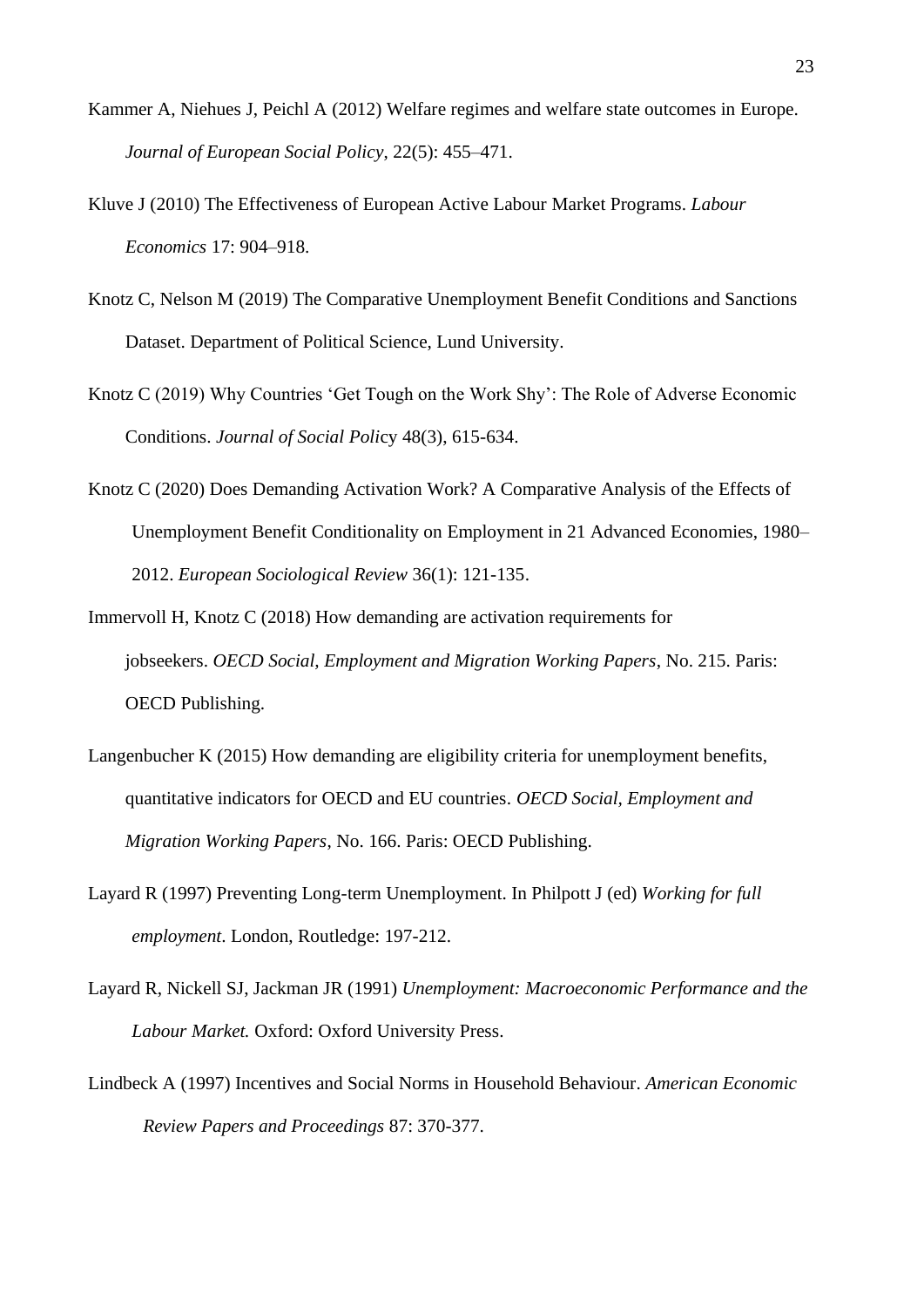- Lindbeck A, Molander P, Persson T, Peterson O, Sandmo A, Swedenborg B, Thygesen N (1993) Options for Economic and Political Reform in Sweden. *Economic Policy* 17: 219- 64.
- Lindbeck A, Nyberg S, Weibull JW (1999) Social Norms and Economic Incentives in the Welfare State. *Quarterly Journal of Economics* CXIV: 1-35.
- Martin JP (1998) What Works among Active Labour Market Policies: Evidence from OECD Countries' Experiences. OECD, *Labour Market and Social Policy Occasional Paper*, No 35.
- Ministry of Finance (1998) Availability Criteria in Selected OECD-Countries. Danish Ministry of Finance, Working Paper No. 6, Copenhagen.
- Mink G, O'Connor A (2004) *Poverty in the United States. An Encyclopaedia of History, Politics, and Policy*. Santa Barbara: ABC-CLIO.
- Mirrlees J (1971) An Exploration in the Theory of Optimum Income Taxation. *Review of Economics Studies* 38: 175-208.
- Nickell S, Nunziata L, Ochel W (2005) Unemployment in the OECD since the 1960s: What do we know? *The Economic Journal* 115: 1-27.
- Nordlund A (2000) Social policy in harsh times. Social security development in Denmark, Finland, Norway and Sweden during the 1980s and 1990s. *International Journal of Social Welfare* 9: 31-42.
- OECD (1994) *The OECD Jobs Strategy*. Paris: OECD Publishing.
- OECD (2000) Eligibility Criteria for Unemployment Benefits. In *OECD Employment Outlook*, Paris: OECD Publishing, pp 129-152.
- OECD (2006) *Employment Outlook*. Paris: OECD Publishing.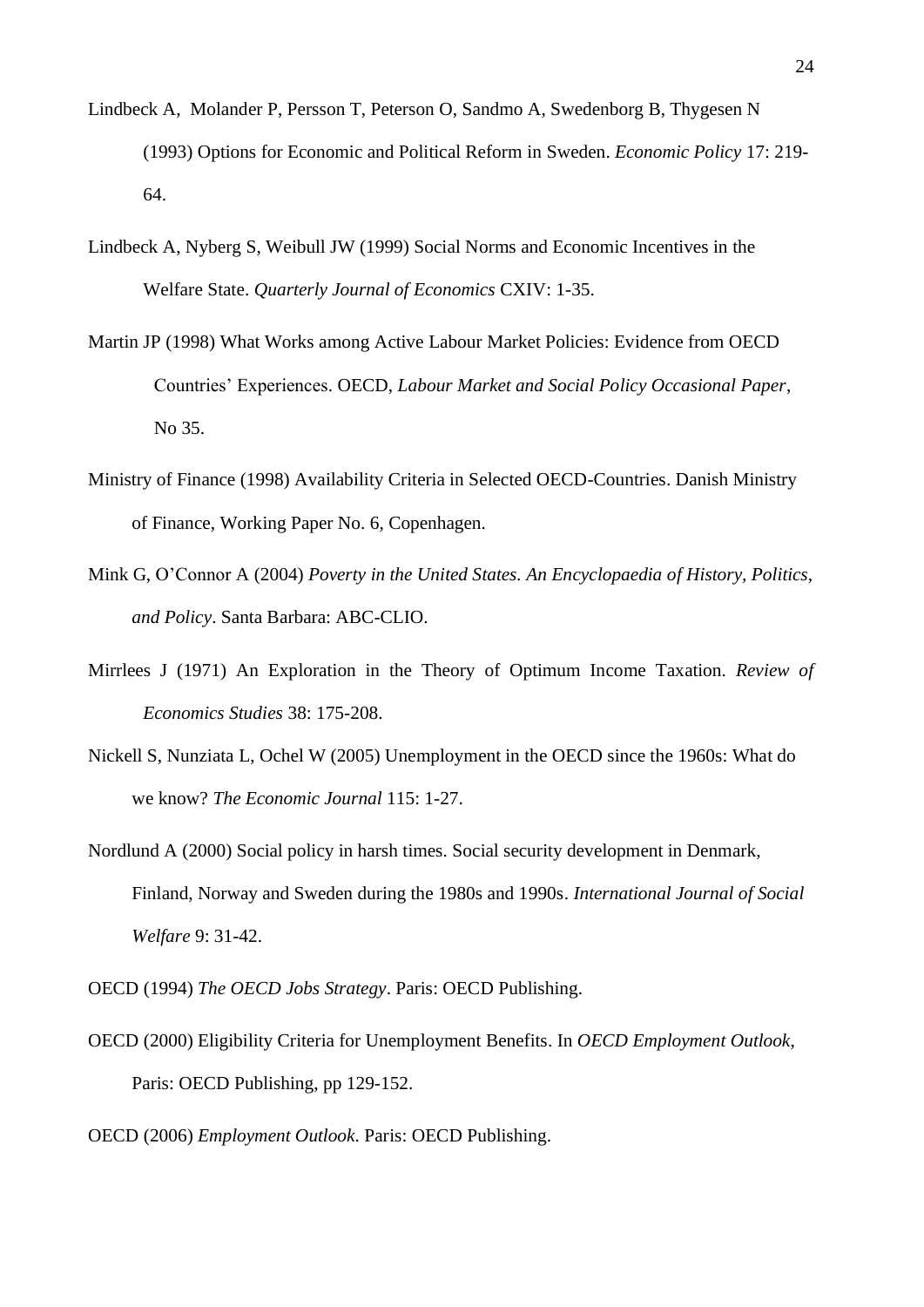OECD (2018) *Good Jobs for All in a Changing World of Work: The OECD Jobs Strategy*. Paris: OECD Publishing.

Podestà F (2006) [Comparing time series cross-section model specifications: the case of welfare](https://link.springer.com/article/10.1007/s11135-005-2076-3)  [state development.](https://link.springer.com/article/10.1007/s11135-005-2076-3) *Quality and Quantity*, 40: 539-559.

Roemer JE (1995) Equality and Responsibility. *Boston Review*, 20: 3-16.

Sandel MJ (2020) The Tyranny of Merit. London: Penguin Books Ltd.

Sen AK (1990) Welfare, Freedom and Social Choice: A Reply. *Recherches Économiques de Louvain*, 56 : 451-485.

- Sen AK (1999) Merit and Justice. In Arrow K, Bowles S, Durlauf S (eds) *Meritocracy and Economic Inequality*. Princeton: Princeton University Press, pp 5-15.
- Venn D (2012) Eligibility Criteria for Unemployment Benefits: Quantitative Indicators for OECD and EU Countries. *OECD Social, Employment and Migration Working Papers*, no. 131, OECD Publishing, Paris.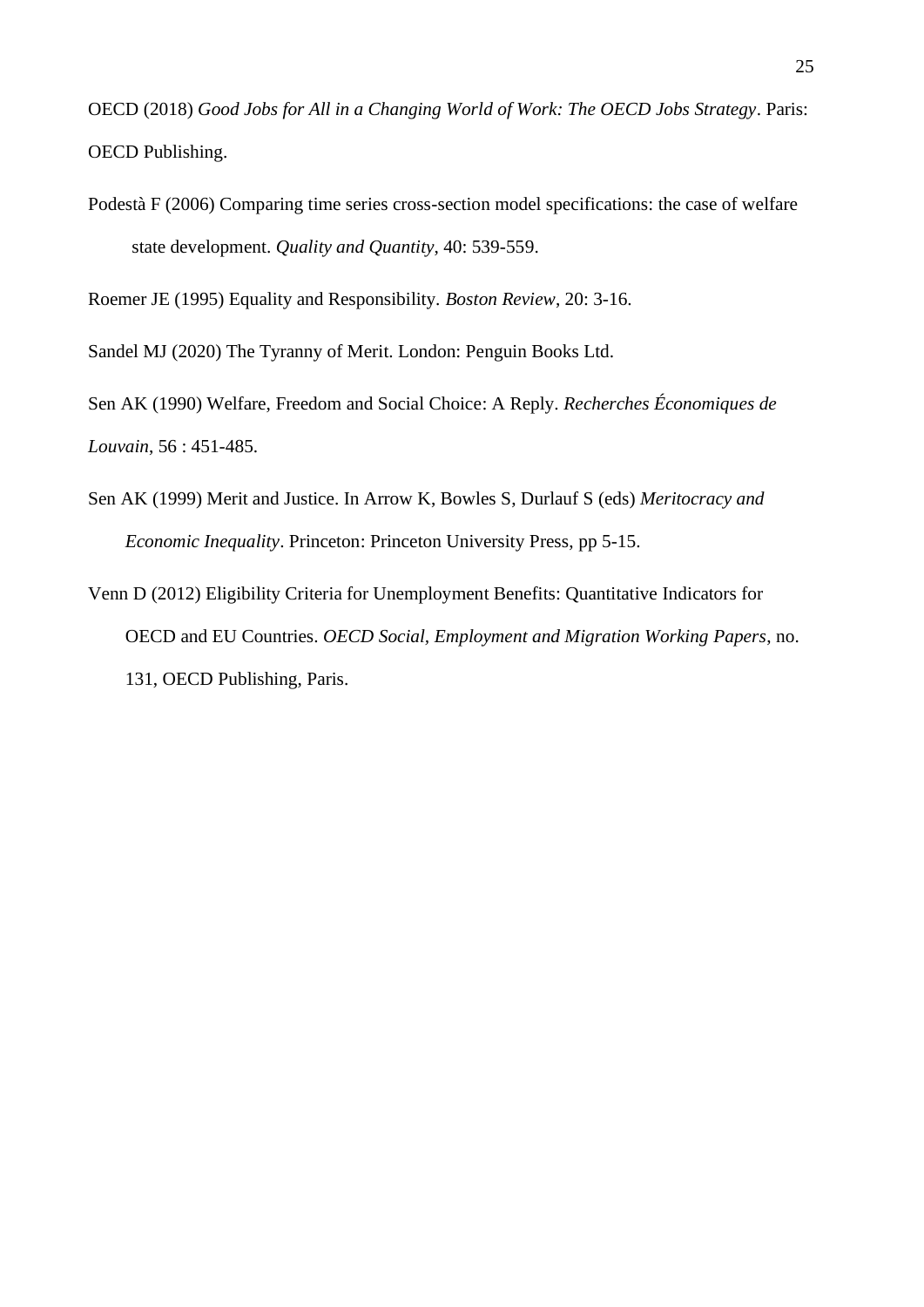### **APPENDIX**

### **Table A1. Descriptive statistics.**

| <b>Variable</b>                                                                         | <b>Description</b>                                                                                                                                                                                                                      | Mean    | <b>St</b><br><b>Dev</b> | Min           | <b>Max</b> | Source                                                                                      |
|-----------------------------------------------------------------------------------------|-----------------------------------------------------------------------------------------------------------------------------------------------------------------------------------------------------------------------------------------|---------|-------------------------|---------------|------------|---------------------------------------------------------------------------------------------|
| <b>Active</b><br><b>Expenditure</b>                                                     | Public expenditure in active<br>measures as a percentage of GDP.                                                                                                                                                                        | 0,54    | 0,44                    | 0,00          | 2,70       | <b>OECD.Stat</b>                                                                            |
| <b>Budget Balance</b><br>(Budget)                                                       | General government net lending as a<br>percentage of GDP.                                                                                                                                                                               | $-2,19$ | 4,20                    | $-32,06$      | 18,63      | Economic Outlook No 106<br>- November 2019                                                  |
| Debt                                                                                    | Gross debt of the general government<br>as a percentage of GDP.                                                                                                                                                                         | 69,29   | 39,97                   | 6,70          | 238,20     | OECD (2020), General<br>government debt<br>(indicator). doi:<br>10.1787/a0528cc2-en         |
| <b>Employment</b><br><b>Protection</b><br>Regular<br><b>Contracts</b><br>(EPR)          | Synthetic index of the strictness of<br>employment protection-individual<br>dismissals (Regular contract).                                                                                                                              | 2,18    | 0,82                    | 0,25          | 5,00       | <b>OECD</b> Indicators of<br>Employment Protection,<br>OECD.org                             |
| <b>Employment</b><br><b>Protection</b><br><b>Temporary</b><br><b>Contracts</b><br>(EPT) | Synthetic index of the strictness of<br>employment protection-individual<br>dismissals (Temporary contract).                                                                                                                            | 1,71    | 1,24                    | 0,25          | 4,87       | <b>OECD</b> Indicators of<br><b>Employment Protection,</b><br>OECD.org                      |
| <b>Inactivity rate</b>                                                                  | Inactive population/working age<br>population.                                                                                                                                                                                          | 27,92   | 6,22                    | 10,65         | 51         | OECD (2020), Labour<br>force participation rate<br>(indicator). doi:<br>10.1787/8a801325-en |
| Long run<br>unemployment<br>(LRU)                                                       | Incidence of unemployment by<br>duration, Duration: 1 year and over,<br>all persons, data are in percentages.                                                                                                                           | 32,52   | 17,68                   | 0,22          | 76,16      | OECD (2020), Long-term<br>unemployment rate<br>(indicator). doi:<br>10.1787/76471ad5-en     |
| <b>Net Replacement</b><br>Rate<br>(NRR)                                                 | Ratio of net household income during<br>a selected month of the<br>unemployment spell to the net<br>household income before the job<br>loss. Replacement Rate in<br>Unemployment- Couple with two<br>children- parents is out of works. | 78,93   | 14,00                   | 46,00         | 147,00     | OECD.Stat                                                                                   |
| Output gap                                                                              | Deviations of actual GDP from<br>potential GDP as % of potential<br>GDP.                                                                                                                                                                | $-0,69$ |                         | $3,18 -16,46$ | 12.59      | Economic outlook No 106<br>- November 2019                                                  |
| Ratio                                                                                   | Public expenditure in Passive<br>Measures as a percentage of GDP/<br>Public expenditure in Active<br>Measures as a percentage of GDP.                                                                                                   | 2,20    | 3,14                    | 0,00          | 70,42      | OECD.Stat                                                                                   |
| Unemployment<br>rate<br>(Unemployment)                                                  | Unemployment rate, aged 15-64                                                                                                                                                                                                           | 7,86    | 4,16                    | 0,63          | 27,69      | OECD (2020),<br>Unemployment rate<br>(indicator). doi:<br>10.1787/997c8750-en               |
|                                                                                         |                                                                                                                                                                                                                                         |         |                         |               |            |                                                                                             |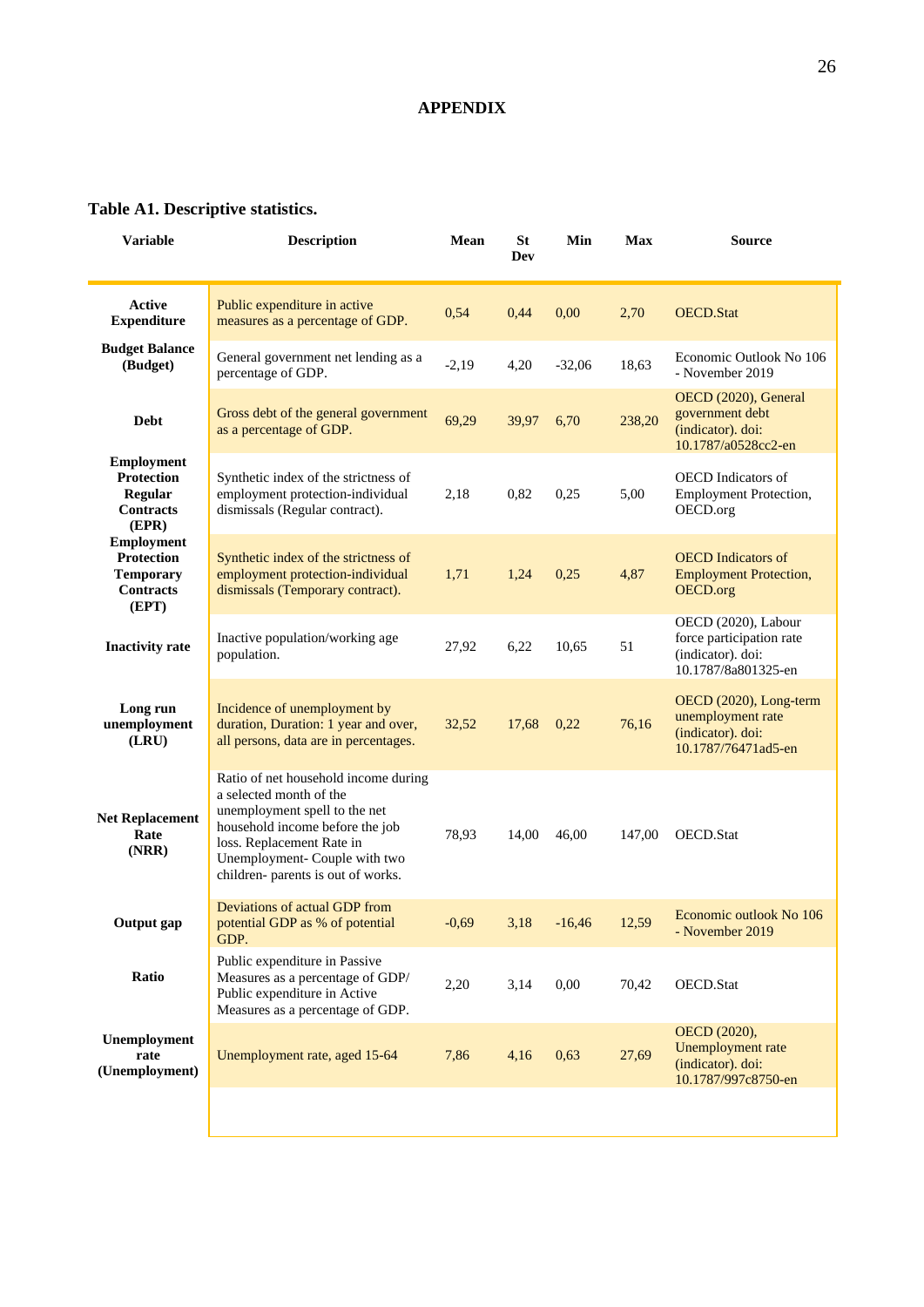| <b>KNOTZ AND</b><br><b>NELSON</b><br>(2019)<br><b>INDICES</b>                       | <b>Description</b>                                                                                                                                       | <b>Mean</b> | <b>St</b><br><b>Dev</b> | Min              | <b>Max</b>   | <b>Source</b>                                                                                 |
|-------------------------------------------------------------------------------------|----------------------------------------------------------------------------------------------------------------------------------------------------------|-------------|-------------------------|------------------|--------------|-----------------------------------------------------------------------------------------------|
| Job search and<br><b>Availability</b><br><b>Conditions</b>                          | An index allowed to range from 0<br>(most lenient) to 1 (most strict):<br>measures the overall strictness of job-<br>search and availability conditions. | 0,47        | 0,17                    | 0,04             | 0,83         | Knotz and Nelson (2019)                                                                       |
| <b>Overall</b><br>Conditionality                                                    | An index allowed to range from 0<br>(most lenient) to 1 (most strict),<br>measures the overall conditionality of<br>the unemployment benefit systems     | 0,48        | 0,11                    | 0.15             | 0,79         | Knotz and Nelson (2019)                                                                       |
| <b>Sanctions</b>                                                                    | An index allowed to range from 0<br>(most lenient) to 1 (most strict),<br>measures the overall strictness of<br>sanction rules.                          | 0,53        | 0,17                    | 0,16             | $\mathbf{1}$ | Knotz and Nelson (2019)                                                                       |
|                                                                                     |                                                                                                                                                          |             |                         |                  |              |                                                                                               |
| <b>VENN</b><br><b>INDICES</b>                                                       | <b>Description</b>                                                                                                                                       | <b>Mean</b> | <b>St</b><br><b>Dev</b> | <b>Min</b>       | <b>Max</b>   | <b>Source</b>                                                                                 |
| <b>Availability</b>                                                                 | Determine, under which                                                                                                                                   |             |                         |                  |              |                                                                                               |
| criteria                                                                            | circumstances claimants can restrict<br>their availability for work without<br>losing their right to benefits                                            | 1,03        | 0,24                    | $\boldsymbol{0}$ | 1,60         | Hasselpflug, 2005; Venn,<br>2012; Langenbucher,<br>2015; Immervoll and<br>Knotz, 2018         |
| <b>Job Search</b><br>Requirements &<br><b>Monitoring</b>                            | Monitoring of independent job-<br>search efforts                                                                                                         | 0,99        | 0,41                    | $\mathbf{0}$     | 1,65         | Hasselpflug, 2005; Venn,<br>2012; Langenbucher,<br>2015; Immervoll and<br><b>Knotz</b> , 2018 |
| <b>Overall</b><br><b>Strictness of</b><br><b>Eligibility</b><br><b>Requirements</b> | An index aggregating partial indices<br>on availability requirements, job-<br>search requirements and sanctions                                          | 3,09        | 0,59                    | $\mathbf{0}$     | 4,58         | Hasselpflug, 2005; Venn,<br>2012; Langenbucher,<br>2015; Immervoll and<br>Knotz, 2018         |
| <b>Sanctions</b>                                                                    | Severity of sanction provisions for<br>different types of infractions                                                                                    | 1,06        | 0,36                    | $\mathbf{0}$     | 1,75         | Hasselpflug, 2005; Venn,<br>2012; Langenbucher,<br>2015; Immervoll and<br><b>Knotz</b> , 2018 |

**Note:** The Knotz and Nelson database provide information for the following countries: Australia, Austria, Belgium, Canada, Denmark, Finland, France, Germany, Greece, Ireland, Italy, Japan, Korea, Netherlands, New Zealand, Norway, Portugal, Spain, Sweden, Switzerland, United Kingdom. An indicator of the strictness of eligibility criteria was first built up by the Danish Ministry of Finance (DFM, Ministry of Finance, 1998). The DFM indicator incorporates information on eight aspects of eligibility and sanctions. These are: (i) proof of job-search activity; (ii) requirements to be available for work during participation in ALMPs; (iii) demands on occupational mobility; (iv) demands on geographical mobility; (v) other valid reasons for refusing job offers; (vi) sanctions in case of resignation from previous job; (vii) sanctions for refusing a job offer or refusing to participate in an ALMP; and (viii) sanctions for repeated refusal of job offers or ALMP participation. Each component is given a score between 1 (least strict) and 5 (most strict) and the overall indicator is the weighted average of the individual components, where each component is given equal weight. Venn (2012) presents information on the strictness of eligibility criteria for unemployment benefits for 36 OECD and/or EU member countries. Data reflecting most aspects of eligibility criteria in place in 2011 were collected through a questionnaire sent to delegates to the OECD Employment, Labour and Social Affairs Committee and/or the Indicator Sub-Group of the European Commission's Social Protection Committee. Data for 1997 and 2003/04 were constructed using the descriptions from Ministry of Finance (1998) and Hasselpflug (2005). Using information from Ministry of Finance (1998), Hasselpflug (2005) and the OECD Benefits and Wages database, it has been possible to reconstruct the indicator and sub-indicators for several countries for 1997 and 2003/04, so to get insights into how the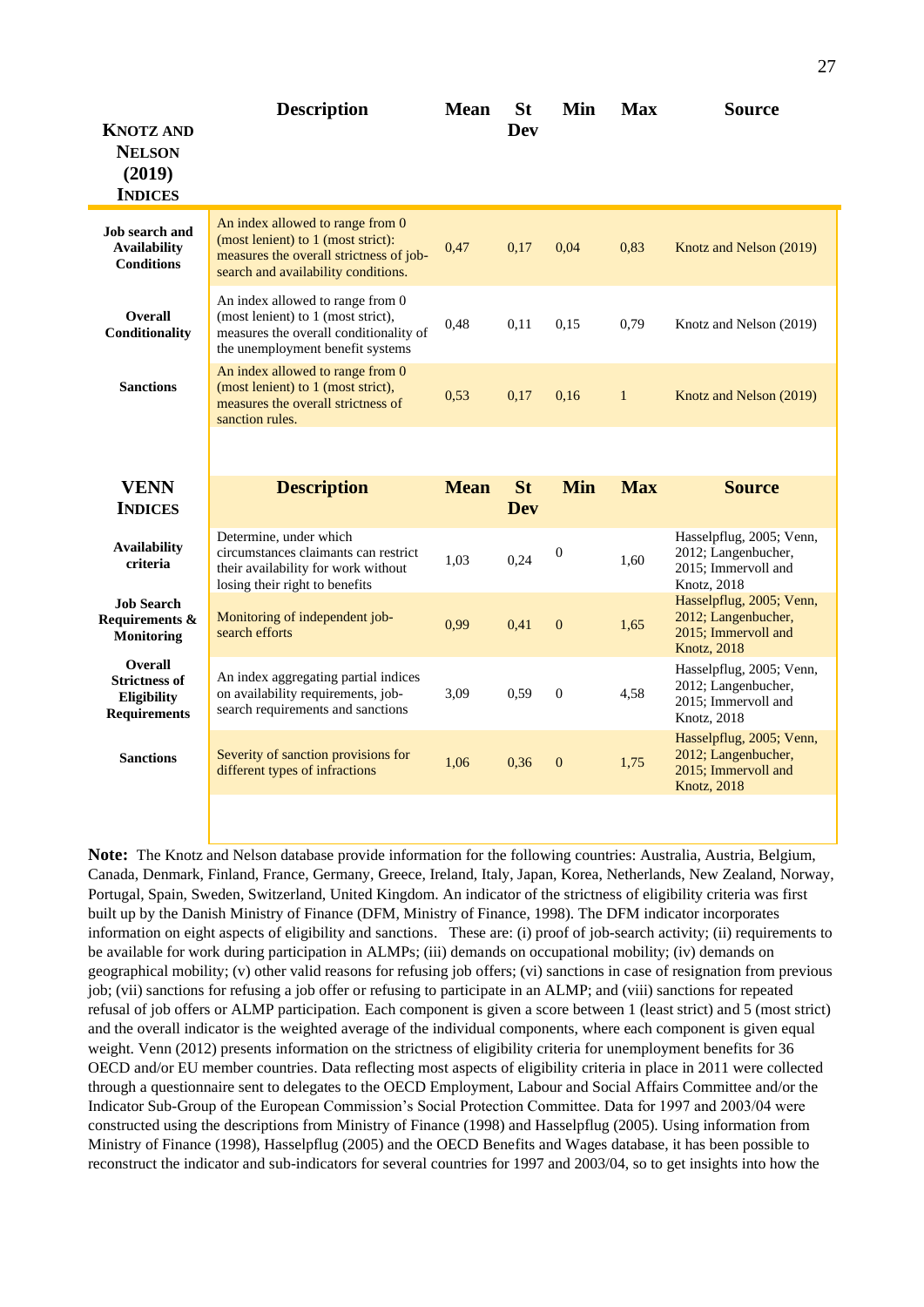strictness of eligibility criteria have changed over time. Clearly, some caution is required when dealing with these data, given the retrospective recoding of the information.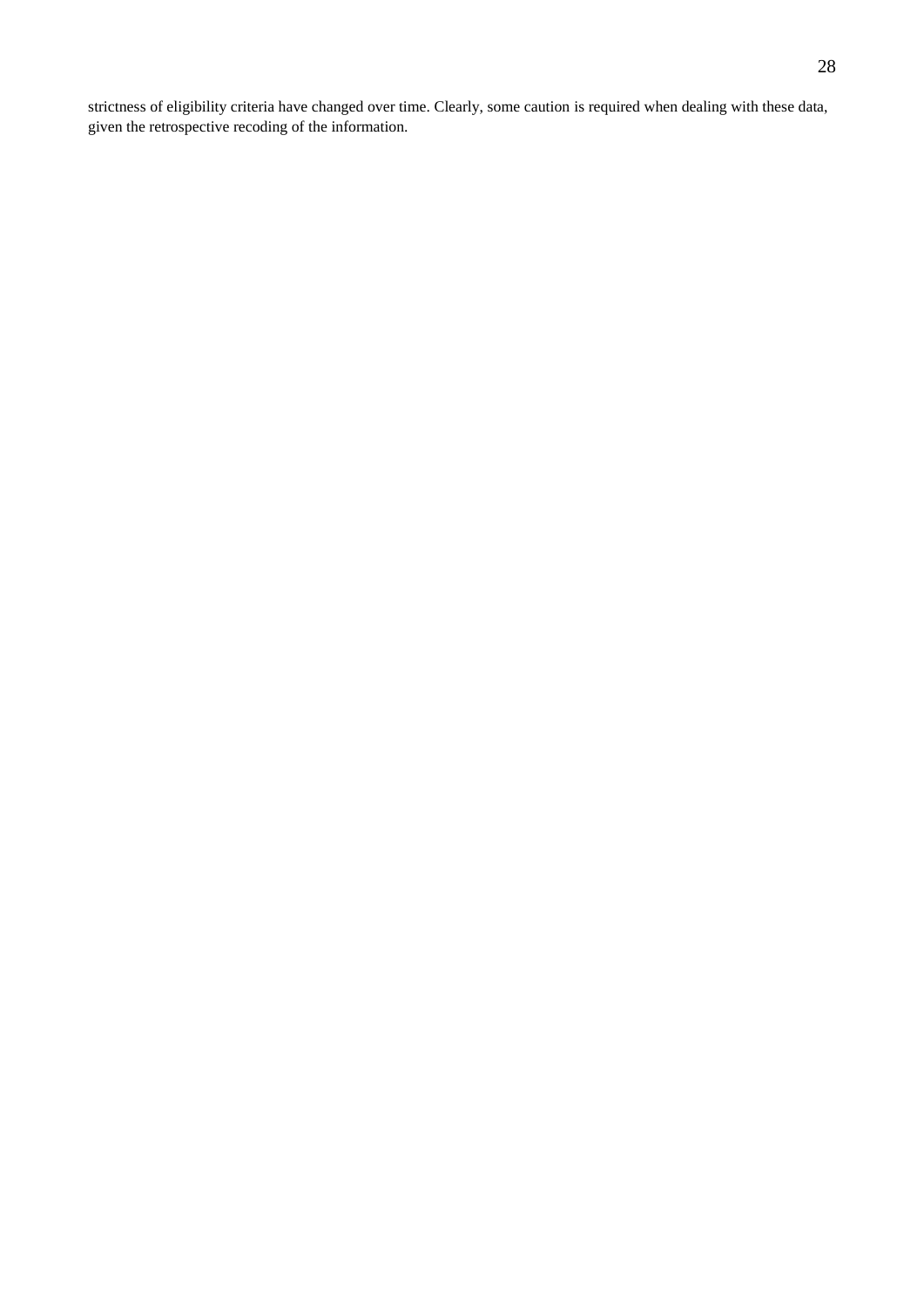**Fig A1. Correlogram 1.**



**Notes:** The figure shows the correlation between the unemployment rate, the employment rate, the ratio between passive and active expenditures as a percentage of GDP, the employment protection regulation (permanent contract), and three of the indexes built up by Venn (2012), i.e. Availability requirements, Job search requirements, Sanctions.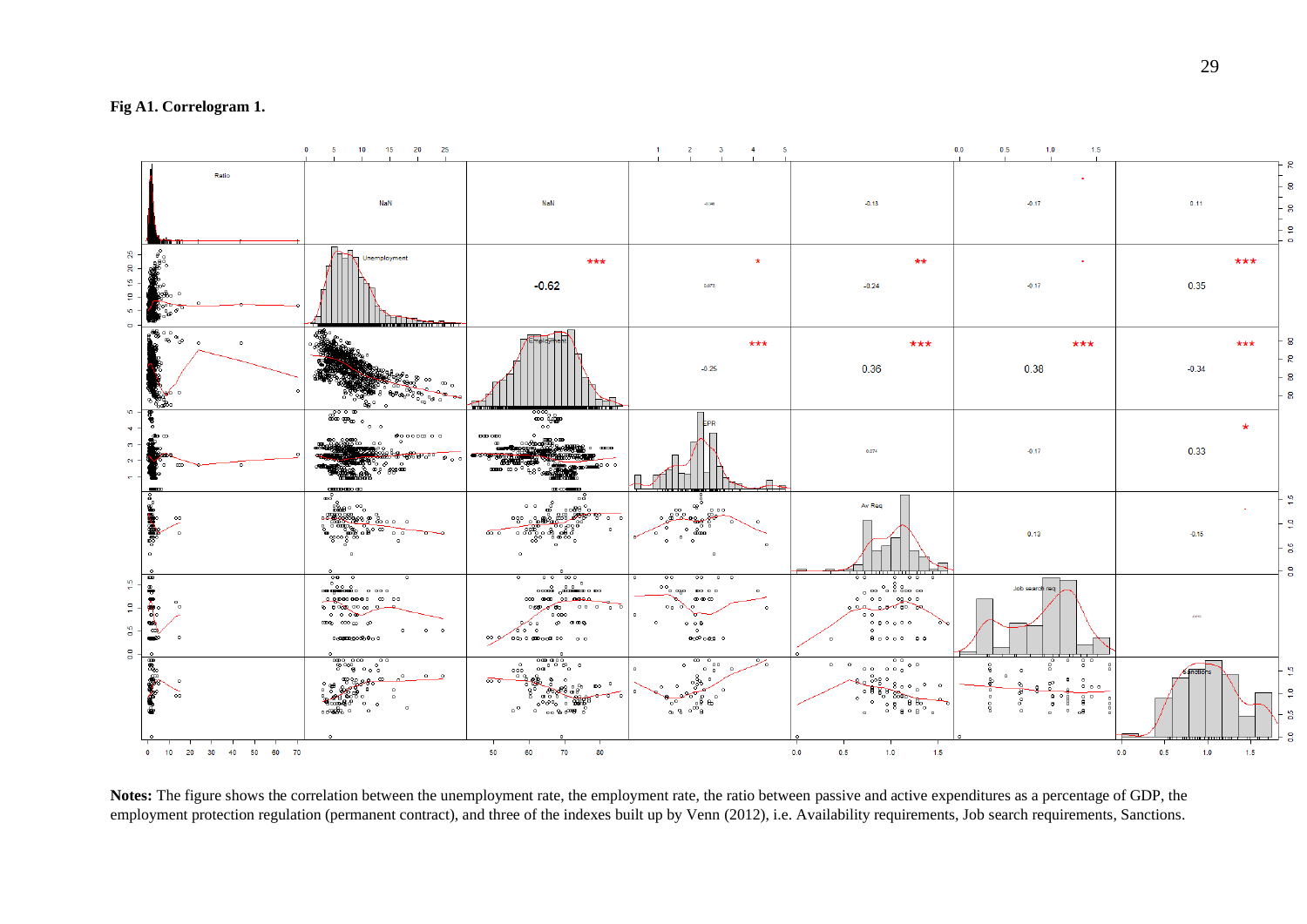

**Fig A2. Correlogram: a) Using the indices as in Venn (2012); b) Using the indices elaborated by Knotz and Nelson (2019).**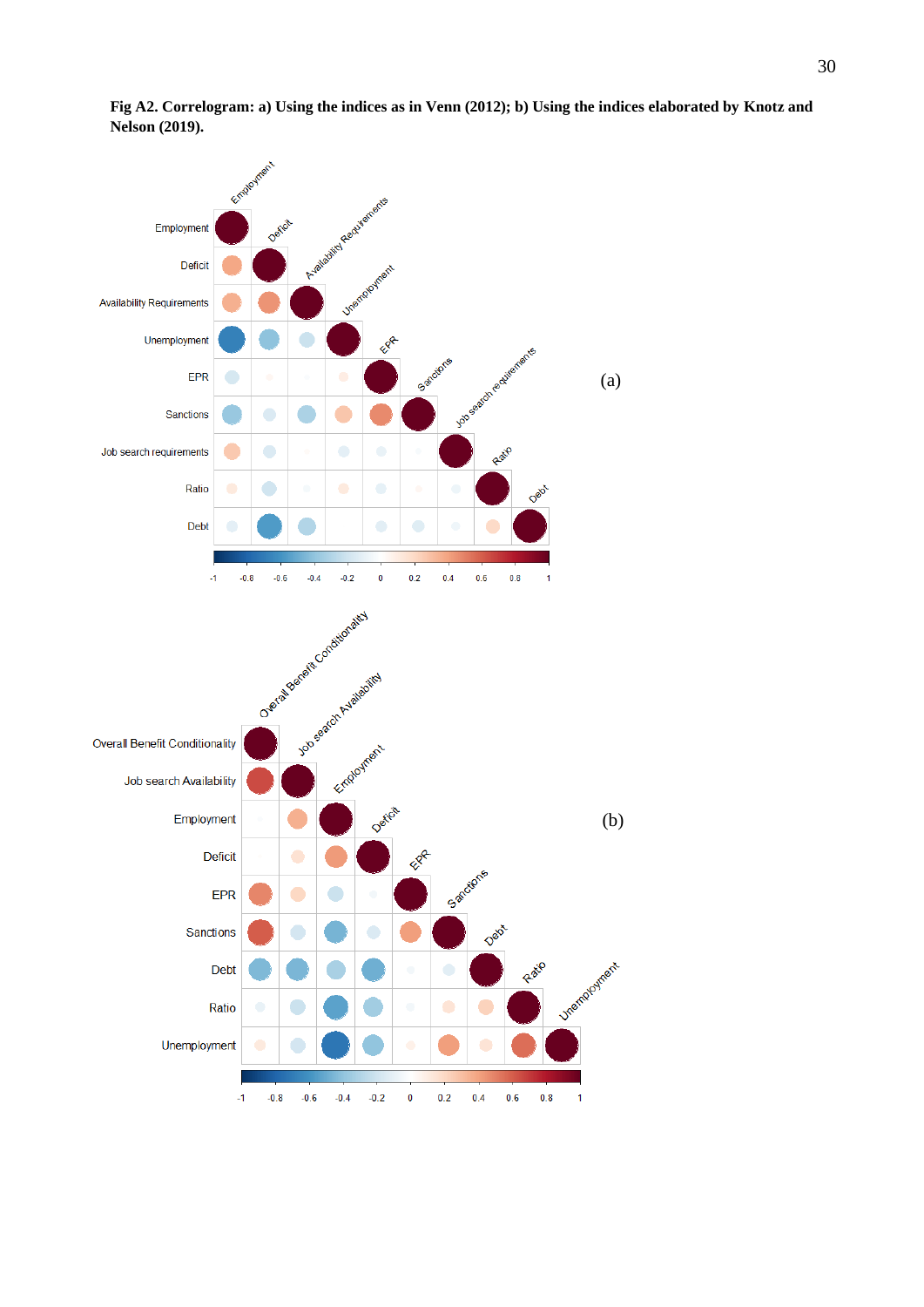### **Fig A3. Benefit Conditionality and Sanctions.**





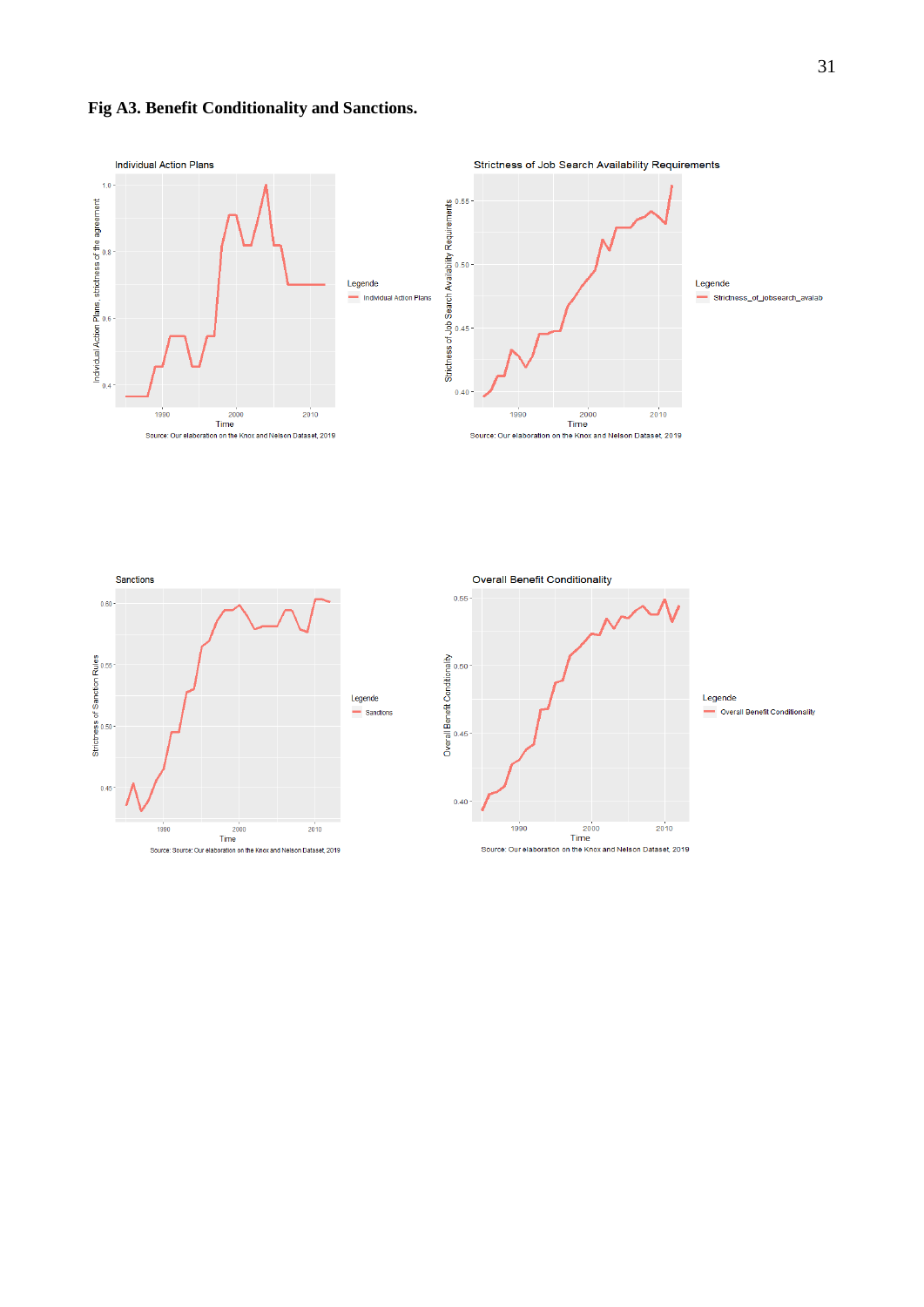**Fig A4. Standard deviation of Conditionality and Sanctions (a) and Individual Action Plans (b) across countries and over time.**



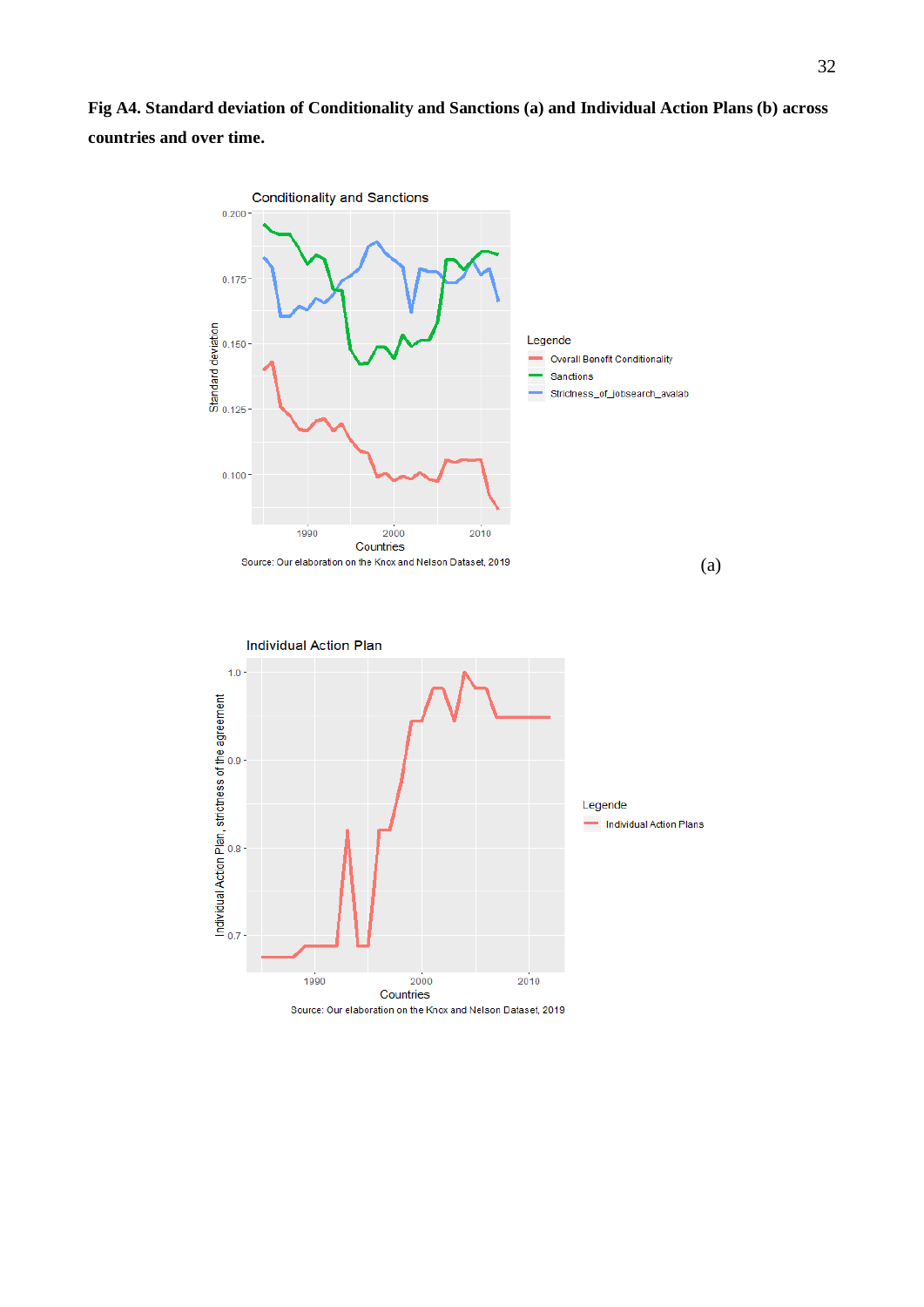#### **Table B1. Dependent variable: Δ Strictness of benefit sanctions**

|                                       | (1)                       | (2)                        | (3)                       | (4)                       | (5)                       |
|---------------------------------------|---------------------------|----------------------------|---------------------------|---------------------------|---------------------------|
| const                                 | $0.03582***$<br>(0,01124) | $0.05853***$<br>(0,009309) | $0,1388**$<br>(0,02473)   | $0,2248***$<br>(0,05512)  | $0,2283***$<br>(0,05980)  |
| Sanctions (lag)                       | $-0.1029***$<br>(0,02182) | $-0.1189***$<br>(0,01960)  | $-0,2259***$<br>(0,03971) | $-0,2508***$<br>(0,03663) | $-0.2577***$<br>(0,03842) |
| Unemployment rate (lag)               | $0.2794***$<br>(0,08492)  | $0.5084***$<br>(0,1282)    | $0.4252***$<br>(0,1260)   | $0.4093***$<br>(0,1418)   | 0,4189**<br>(0,1509)      |
| Unemployment rate (change)            | $-0,2398$<br>(0,2572)     | $-0,4437$<br>(0,3104)      | $-0,2836$<br>(0,3087)     | $-0,1797$<br>(0,3746)     | $-0.1570$<br>(0, 3996)    |
| <b>Budget balance (lag)</b>           | $-0,1224$<br>(0,1711)     | $-0,1301$<br>(0,1479)      | $-0,2362**$<br>(0,1094)   | $-0.09878*$<br>(0,05391)  | $-0,09307$<br>(0,05826)   |
| <b>Budget balance (change)</b>        | $-0,3081$<br>(0,2515)     | $-0,3092$<br>(0, 2334)     | $-0.3793**$<br>(0,1365)   | $-0,2227***$<br>(0,06791) | $-0,2340**$<br>(0,07078)  |
| LRU (lag)                             |                           | $-0.09787**$<br>(0,04101)  | $-0.1530**$<br>(0,06812)  | $-0,1835**$<br>(0,07107)  | $-0.1795**$<br>(0,07079)  |
| LRU (change)                          |                           | $-0,05678$<br>(0,07476)    | 0,06616<br>(0,1277)       | 0,02484<br>(0,1305)       | 0,02508<br>(0,1309)       |
| Debt (lag)                            |                           |                            | $-0,02746$<br>(0,02913)   | $-0,03586$<br>(0,03285)   | $-0,03634$<br>(0,02846)   |
| Debt (change)                         |                           |                            | $-0.09685**$<br>(0,03984) | $-0.1022**$<br>(0,04339)  | $-0.09907**$<br>(0,04189) |
| $LRU$ (change) $\times$ Debt (change) |                           |                            | $3,122**$<br>(0,9394)     | $4,676**$<br>(0,5177)     | $4,762**$<br>(0,5410)     |
| LRU (lag) $\times$ Debt (lag)         |                           |                            | 0.1169<br>(0,07593)       | 0.1351<br>(0,08917)       | 0,1285<br>(0,08546)       |
| $LRU$ (change) $\times$ Debt (lag)    |                           |                            | $-0,2949$<br>(0,1719)     | $-0,3024$<br>(0,1873)     | $-0,2872$<br>(0,1872)     |
| $LRU$ (lag) $\times$ Debt (change)    |                           |                            | $-0,1636$<br>(0,1057)     | $-0,03477$<br>(0,1263)    | $-0,05642$<br>(0,1254)    |
| EMP (lag)                             |                           |                            |                           | $-0,03164$<br>(0,02159)   | $-0.0372*$<br>(0,0214)    |
| EMP (change)                          |                           |                            |                           | $-0.0239$<br>(0,0199)     | $-0,0249$<br>(0,0194)     |
| Passive / Active ratio (lag)          |                           |                            |                           | 0,5841*<br>(0,3056)       | 0,5848*<br>(0,2992)       |
| Passive / Active ratio (change)       |                           |                            |                           | $-0,01792$<br>(0,5206)    | $-0,1558$<br>(0,5261)     |
| Net Replacement rate (lag)            |                           |                            |                           |                           | 0,0189<br>(0,0262)        |
| Net Replacement rate (change)         |                           |                            |                           |                           | $-0,0306$<br>(0,0205)     |
| $\mathbf n$                           | 502                       | 482                        | 308                       | 292                       | 292                       |
| ADJ $\mathbf{R}^2$                    | 0,1131                    | 0,1271                     | 0,3818                    | 0,4403                    | 0,4437                    |

**Notes: Country Fixed Effects. Robust standard errors (HAC) in parenthesis. Statistical significance: \*\*\*** *p* **< 0.01, \*\*** *p* **< 0.05, \*** *p* **< 0.1.**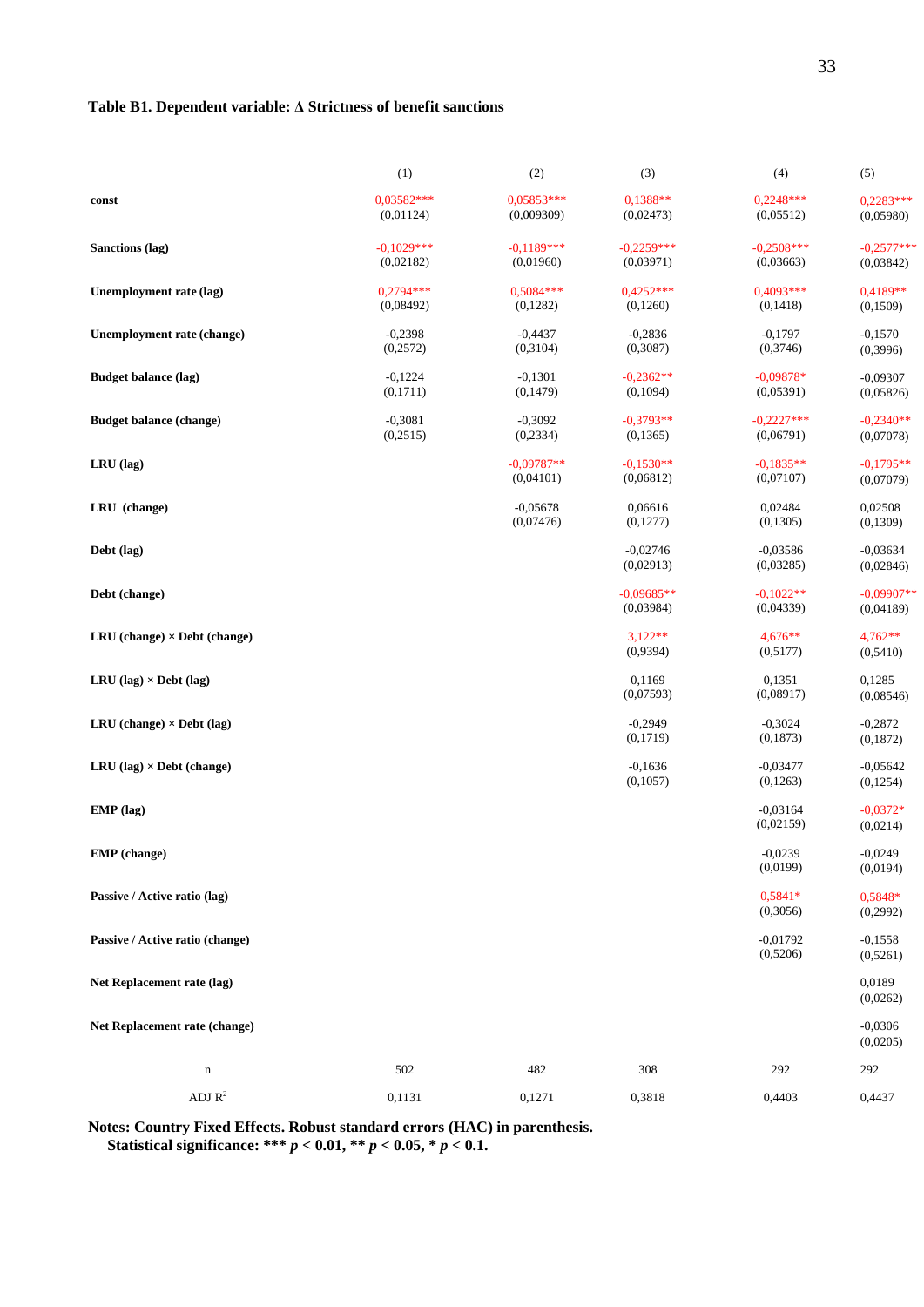**Table B2. Dependent Variable: Δ Strictness of Benefit Sanctions (I), Δ Strictness of Job Search Availability (II), Δ Overall Benefit Conditionality (III).** 

|                                                     | $\mathbf{I}$ | (II)        | (III)        |
|-----------------------------------------------------|--------------|-------------|--------------|
| <b>Constant</b>                                     | $0,2248***$  | $0,4792**$  | $0,4353***$  |
|                                                     | (0,05512)    | (0,1915)    | (0,1415)     |
| Sanctions $(I)$ - Job search availability $(II)$ –  | $-0,2508***$ | $-0.335***$ | $-0,3911***$ |
| <b>Overall benefit conditionality (III) - (lag)</b> | (0,03663)    | (0,07862)   | (0,09201)    |
| <b>Unemployment rate (lag)</b>                      | $0,4093***$  | 0,2108      | 0,2808       |
|                                                     | (0, 1418)    | (0,2727)    | (0,2288)     |
| <b>Unemployment rate (change)</b>                   | $-0,1797$    | 0,2980      | 0,0938       |
|                                                     | (0,3746)     | (0,2740)    | (0, 1987)    |
| <b>Budget balance (lag)</b>                         | $-0,0987*$   | 0,0195      | $-0,0165$    |
|                                                     | (0,05391)    | (0,09162)   | (0,06424)    |
| <b>Budget balance (change)</b>                      | $-0.2227***$ | 0,0127      | $-0,0356$    |
|                                                     | (0,06791)    | (0,09942)   | (0,05711)    |
| LRU (lag)                                           | $-0,1835**$  | $-0,1173$   | $-0,1641*$   |
|                                                     | (0,07107)    | (0,1102)    | (0,08328)    |
| <b>LRU</b> (change)                                 | 0,02484      | 0,0017      | $-0,0160$    |
|                                                     | (0, 1305)    | (0,1211)    | (0,07718)    |
| Debt (lag)                                          | $-0,0358$    | $-0,0437$   | $-0,0317$    |
|                                                     | (0,03285)    | (0,04302)   | (0,02723)    |
| 4444                                                | $-0.1022**$  | $-0.0373$   | $-0,0906*$   |
| Debt (change)                                       | (0,04339)    | (0,06651)   | (0,05203)    |
| $LRU$ (change) $\times$ Debt (change)               | $4,676***$   | $-0,1209$   | 1,897***     |
|                                                     | (0,5177)     | (0,5381)    | (0, 3897)    |
| $LRU$ (change) $\times$ Debt (lag)                  | $-0,3024$    | 0,0009      | $-0,1057$    |
|                                                     | (0,1873)     | (0,1162)    | (0,09244)    |
| $LRU$ (lag) $\times$ Debt (lag)                     | 0,1351       | 0.0422      | 0,0806       |
|                                                     | (0,08917)    | (0,09693)   | (0,06954)    |
| $LRU$ (lag) $\times$ Debt (change)                  | $-0,0347$    | 0,0778      | 0,0588       |
|                                                     | (0, 1263)    | (0, 2247)   | (0,1629)     |
| <b>EMP</b> (lag)                                    | $-0,0316$    | $-0,1135$   | $-0,0887*$   |
|                                                     | (0,02159)    | (0,07137)   | (0,04330)    |
| <b>EMP</b> (change)                                 | $-0,0239$    | $-0,0149$   | $-0,0282$    |
|                                                     | (0,01991)    | (0,01891)   | (0,01991)    |
| Passive / Active ratio (lag)                        | 0,5841*      | $-0,8738*$  | $-0,1318$    |
|                                                     | (0,3056)     | (0,4983)    | (0,3104)     |
| <b>Passive / Active ratio (change)</b>              | $-0,0179$    | 0,3815      | 0,4349       |
|                                                     | (0,5206)     | (0,6073)    | (0, 3529)    |
| $\mathbf n$                                         | 292          | 289         | 287          |
| $\mathbb{R}^2$                                      | 0,47         | 0,22        | 0,31         |

**Notes: Country Fixed Effects. Robust standard errors (HAC) in parenthesis. Statistical significance: \*\*\*** *p* **< 0.01, \*\*** *p* **< 0.05, \*** *p* **< 0.1.**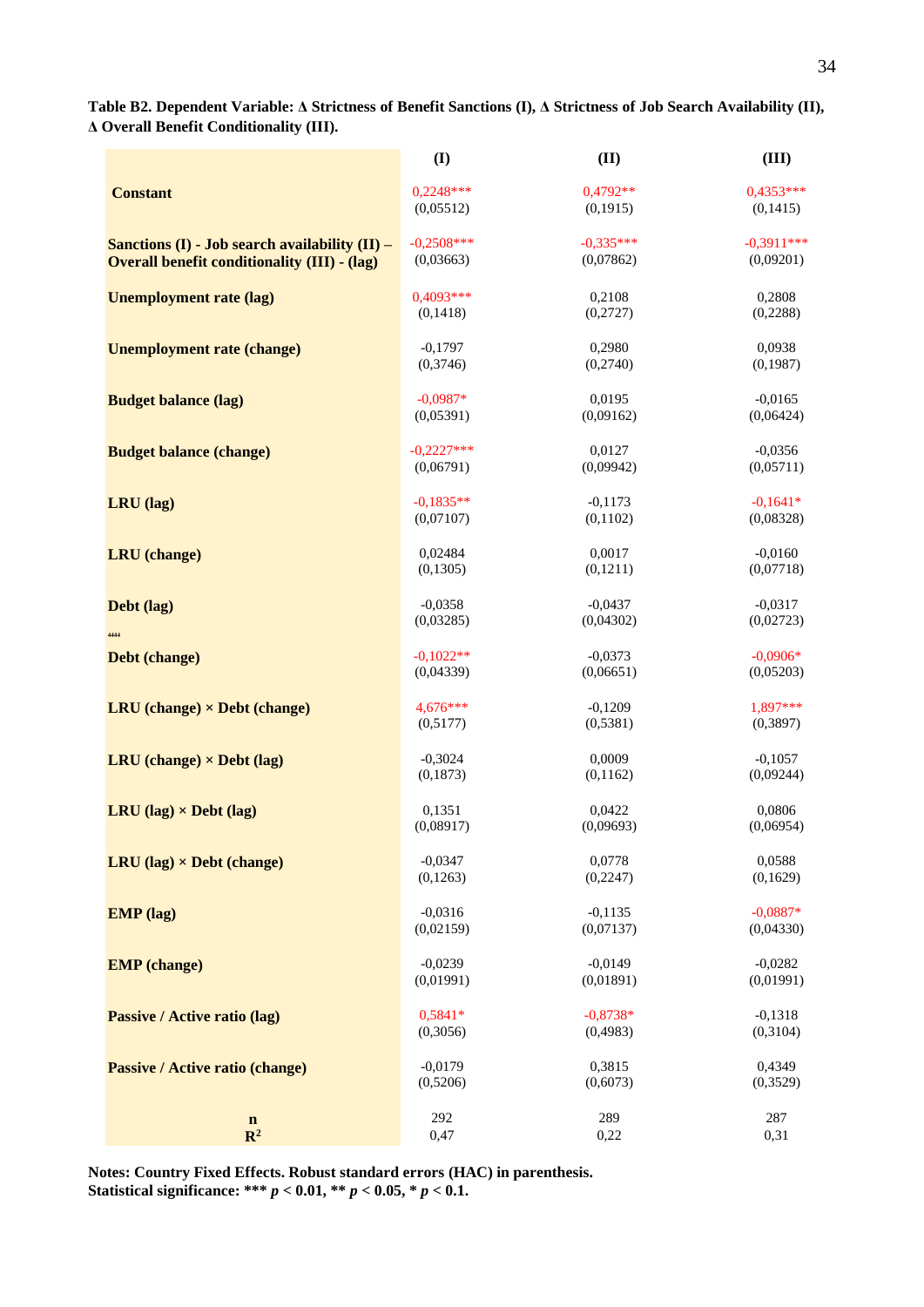**Fig C2. Cluster plot, EU countries, Year = 2011. Clustering based on: a) Availability requirements, Sanctions, Overall Strictness of Eligibility Requirements; b) variables sub a) plus the ratio between passive and public expenditure as a percentage of GDP; c) variables sub b) plus Employment protection legislation and Net Replacement Rate; d) variables sub c) plus Inactivity rate.**

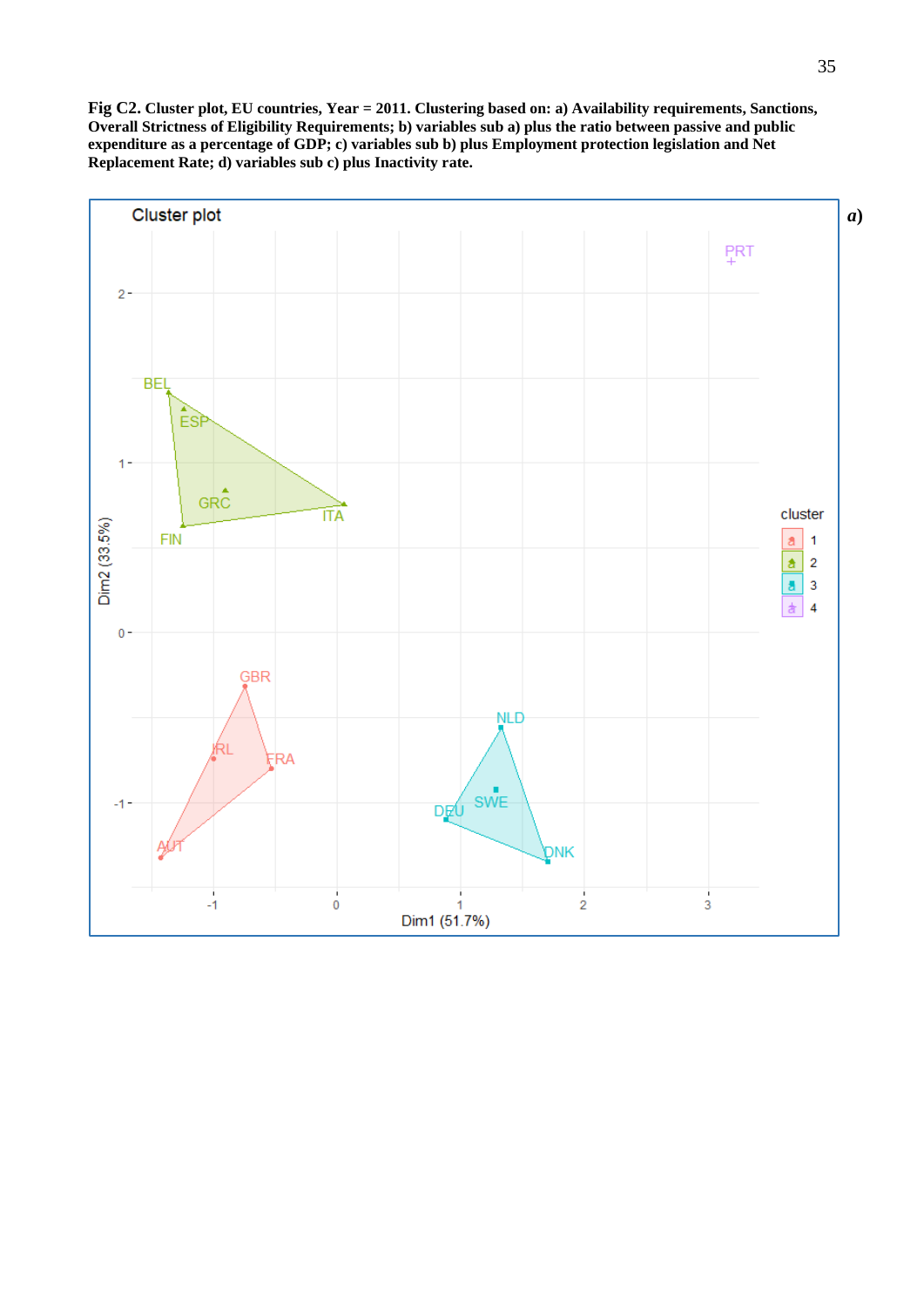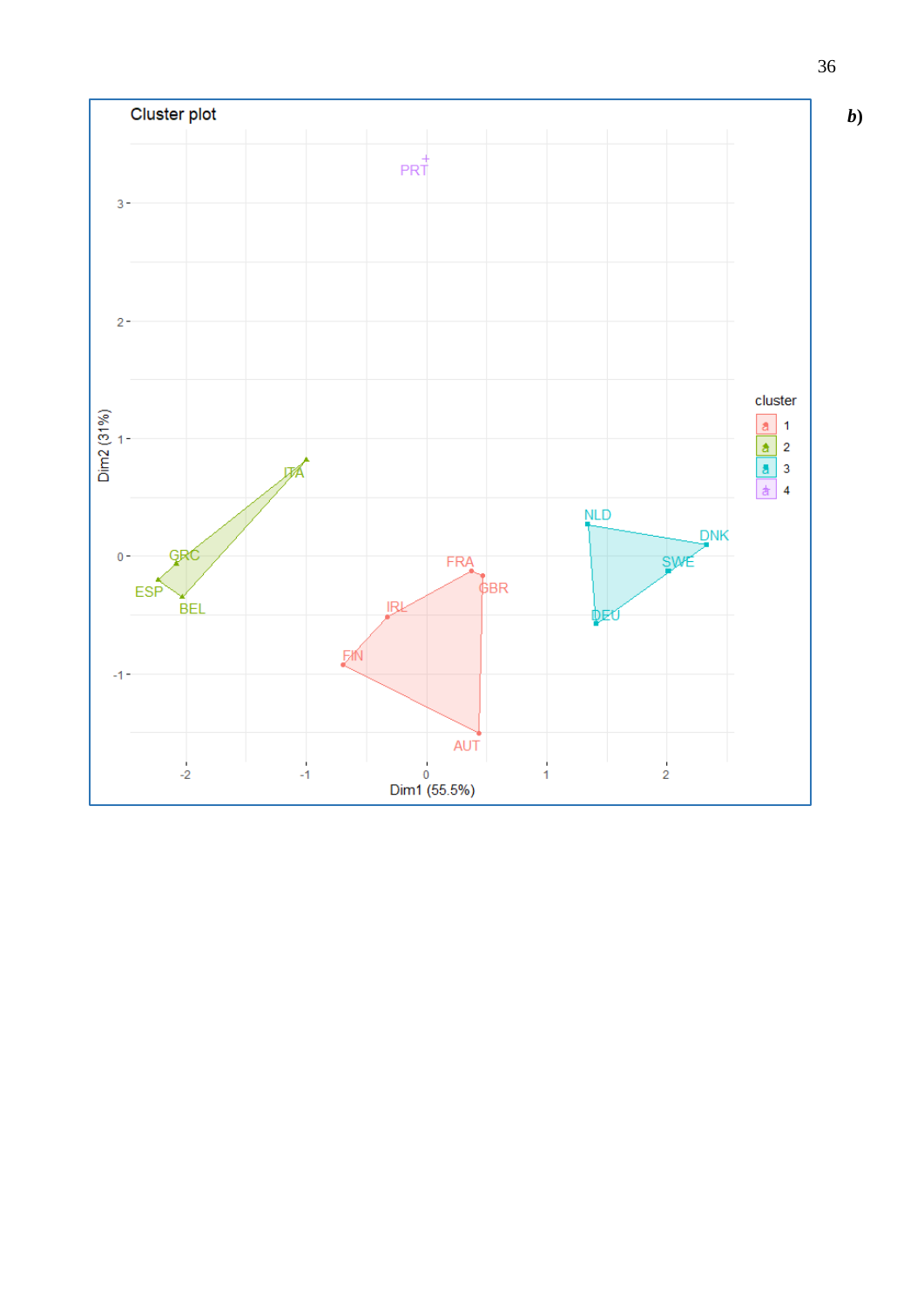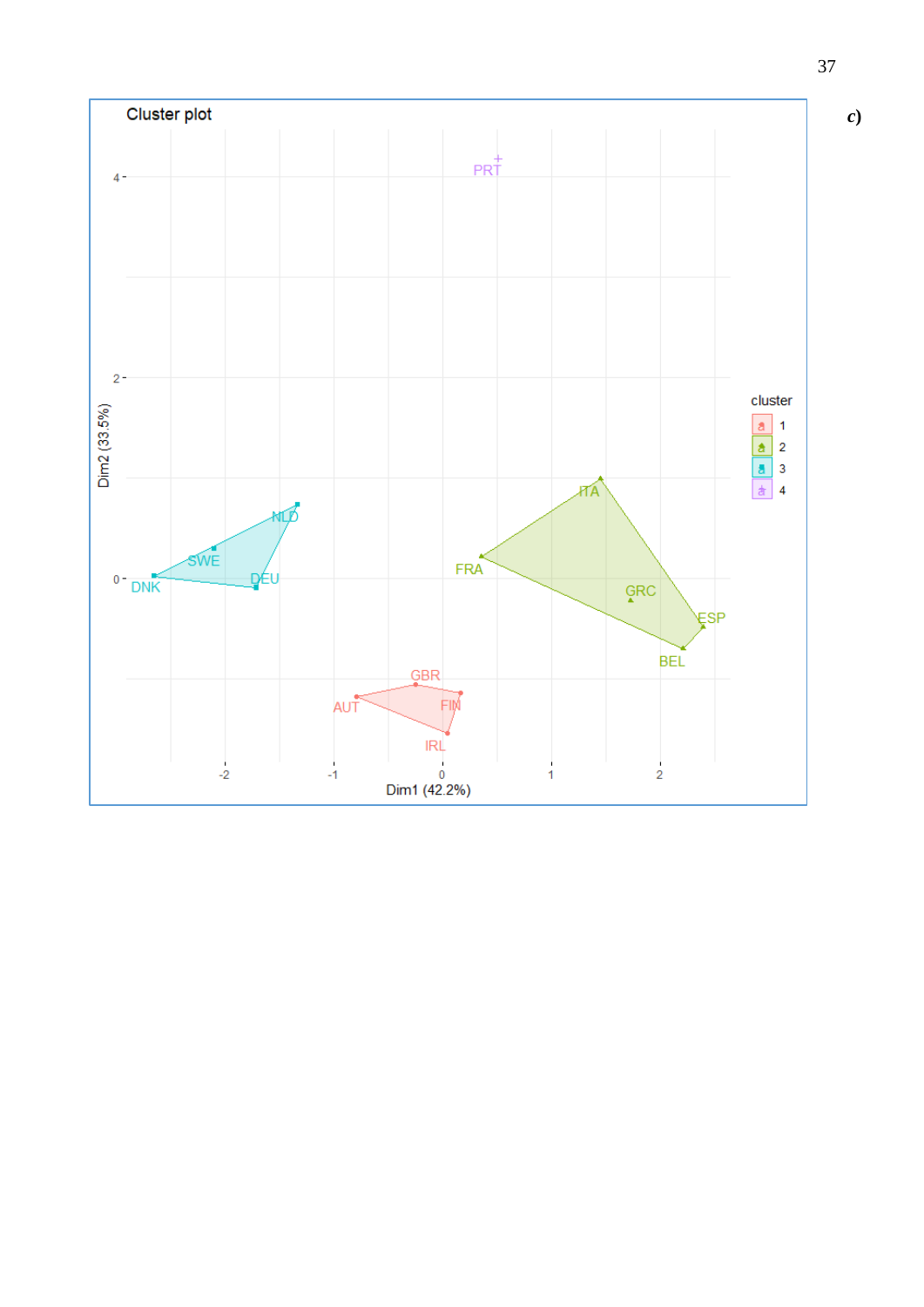

**Note: Our elaborations on data from OECD (different sources) and the Venn (2012)'s dataset.**

38

*d***)**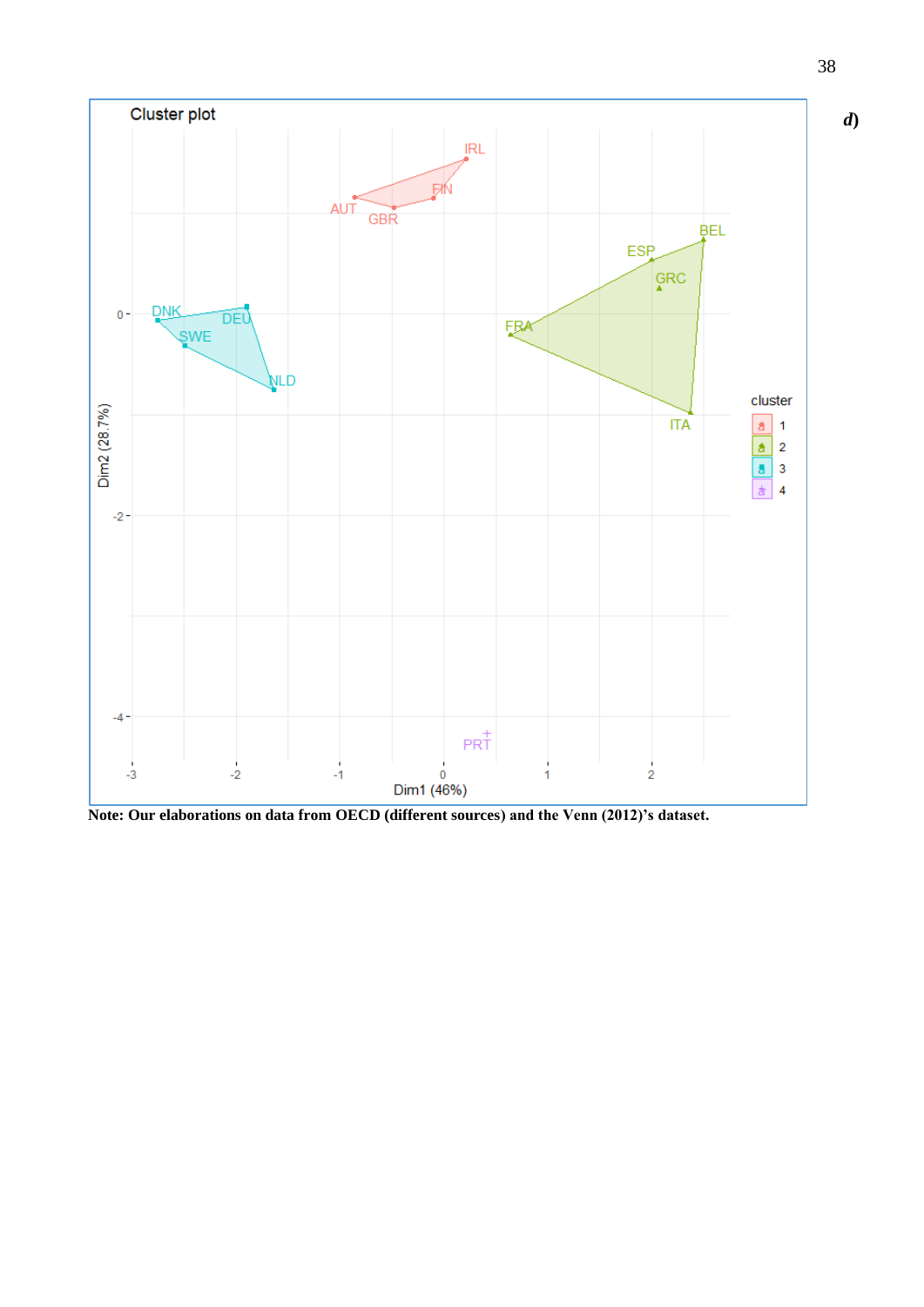

**Note: Our elaborations on data from OECD (different sources) and the Venn (2012)'s dataset. Variables used: a) Availability requirements, Sanctions, Overall Strictness of Eligibility Requirements, ratio between passive and public expenditure as a percentage of GDP, Employment protection legislation, Net Replacement Rate, Inactivity rate.**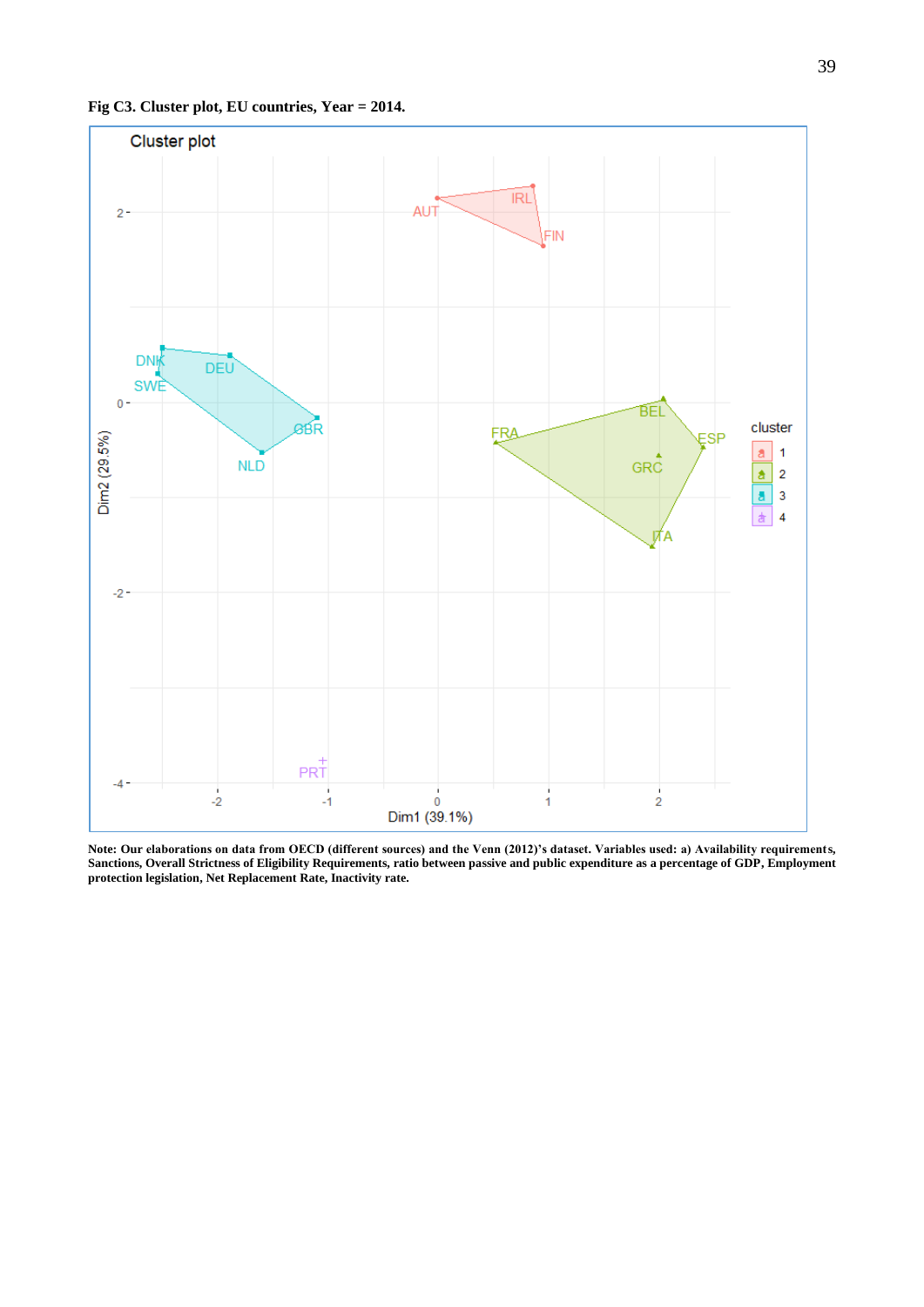

**Fig C4. Cluster plot, EU countries, Year = 2017.**

**Note: Our elaborations on data from OECD (different sources) and the Venn (2012)'s dataset. Variables used: a) Availability requirements, Sanctions, Overall Strictness of Eligibility Requirements, ratio between passive and public expenditure as a percentage of GDP, Employment protection legislation, Net Replacement Rate, Inactivity rate.**